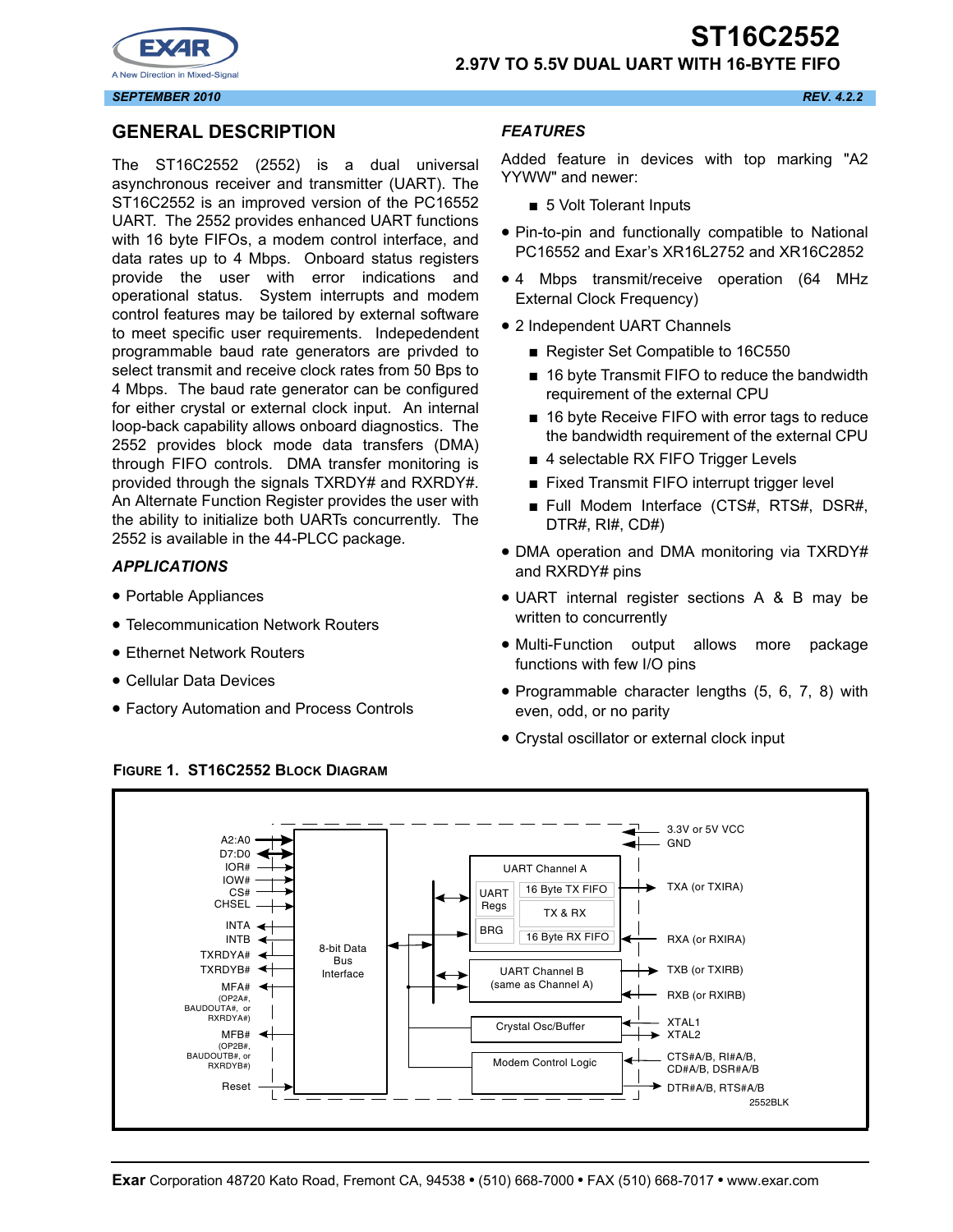# **2.97V TO 5.5V DUAL UART WITH 16-BYTE FIFO** *REV. 4.2.2*



#### **FIGURE 2. PIN OUT ASSIGNMENT**



# *ORDERING INFORMATION*

| <b>PART NUMBER</b> | <b>PACKAGE</b> | <b>OPERATING TEMPERATURE RANGE</b> | <b>DEVICE STATUS</b> |  |
|--------------------|----------------|------------------------------------|----------------------|--|
| ST16C2552C.I44     | 44-Lead PLCC   | $0^{\circ}$ C to +70 $^{\circ}$ C  | Active               |  |
| ST16C2552IJ44      | 44-Lead PLCC   | -40°C to +85°C                     | Active               |  |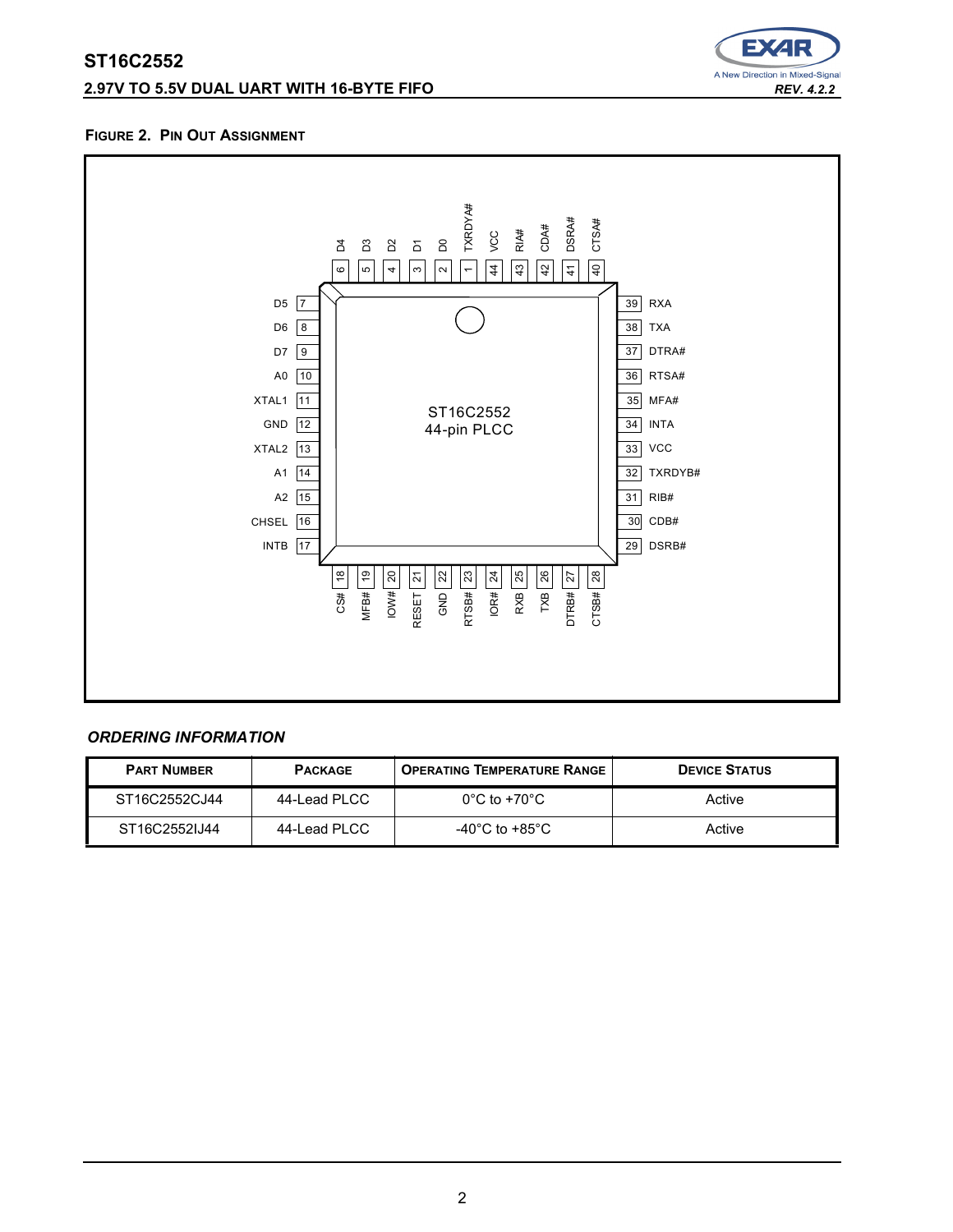

# **ST16C2552** *REV. 4.2.2* **2.97V TO 5.5V DUAL UART WITH 16-BYTE FIFO**

# **PIN DESCRIPTIONS**

# **Pin Description**

| <b>NAME</b>               | 44-PLCC<br>PIN#                      | <b>TYPE</b>  | <b>DESCRIPTION</b>                                                                                                                                                                                                                                                                                                                                                                                                                                                                                                                                                     |
|---------------------------|--------------------------------------|--------------|------------------------------------------------------------------------------------------------------------------------------------------------------------------------------------------------------------------------------------------------------------------------------------------------------------------------------------------------------------------------------------------------------------------------------------------------------------------------------------------------------------------------------------------------------------------------|
| <b>DATA BUS INTERFACE</b> |                                      |              |                                                                                                                                                                                                                                                                                                                                                                                                                                                                                                                                                                        |
| A <sub>2</sub>            | 15                                   | $\mathsf{L}$ | Address data lines [2:0]. These 3 address lines select one of the internal registers in                                                                                                                                                                                                                                                                                                                                                                                                                                                                                |
| A <sub>1</sub>            | 14                                   |              | UART channel A/B during a data bus transaction.                                                                                                                                                                                                                                                                                                                                                                                                                                                                                                                        |
| A <sub>0</sub>            | 10                                   |              |                                                                                                                                                                                                                                                                                                                                                                                                                                                                                                                                                                        |
| D7                        | 9                                    | I/O          | Data bus lines [7:0] (bidirectional).                                                                                                                                                                                                                                                                                                                                                                                                                                                                                                                                  |
| D <sub>6</sub>            | 8                                    |              |                                                                                                                                                                                                                                                                                                                                                                                                                                                                                                                                                                        |
| D <sub>5</sub>            | 7                                    |              |                                                                                                                                                                                                                                                                                                                                                                                                                                                                                                                                                                        |
| D <sub>4</sub>            | 6                                    |              |                                                                                                                                                                                                                                                                                                                                                                                                                                                                                                                                                                        |
| D <sub>3</sub>            | 5                                    |              |                                                                                                                                                                                                                                                                                                                                                                                                                                                                                                                                                                        |
| D <sub>2</sub>            | 4                                    |              |                                                                                                                                                                                                                                                                                                                                                                                                                                                                                                                                                                        |
| D <sub>1</sub>            | 3                                    |              |                                                                                                                                                                                                                                                                                                                                                                                                                                                                                                                                                                        |
| D <sub>0</sub>            | 2                                    |              |                                                                                                                                                                                                                                                                                                                                                                                                                                                                                                                                                                        |
| IOR#                      | 24                                   | $\mathsf{L}$ | Input/Output Read Strobe (active low). The falling edge instigates an internal read<br>cycle and retrieves the data byte from an internal register pointed to by the address<br>lines [A2:A0]. The data byte is placed on the data bus to allow the host processor to<br>read it on the rising edge.                                                                                                                                                                                                                                                                   |
| IOW#                      | 20                                   | $\mathsf{L}$ | Input/Output Write Strobe (active low). The falling edge instigates an internal write<br>cycle and the rising edge transfers the data byte on the data bus to an internal regis-<br>ter pointed by the address lines.                                                                                                                                                                                                                                                                                                                                                  |
| CS#                       | 18                                   | $\mathsf{L}$ | UART chip select (active low). This function selects channel A or B in accordance<br>with the logical state of the CHSEL pin. This allows data to be transferred between<br>the user CPU and the 2552.                                                                                                                                                                                                                                                                                                                                                                 |
| <b>CHSEL</b>              | 16                                   | $\mathsf{L}$ | Channel Select - UART channel A or B is selected by the logical state of this pin when<br>the CS# pin is a logic 0. A logic 0 on the CHSEL selects the UART channel B while a<br>logic 1 selects UART channel A. Normally, CHSEL could just be an address line from<br>the user CPU such as A3. Bit-0 of the Alternate Function Register (AFR) can tempo-<br>rarily override CHSEL function, allowing the user to write to both channel register<br>simultaneously with one write cycle when CS# is low. It is especially useful during the<br>initialization routine. |
| <b>INTA</b>               | 34                                   | O            | UART channel A Interrupt output (active high). A logic high indicates channel A is<br>requesting for service. For more details, see Figures 16 21.                                                                                                                                                                                                                                                                                                                                                                                                                     |
| <b>INTB</b>               | 17                                   | O            | UART channel B Interrupt output (active high). A logic high indicates channel B is<br>requesting for service. For more details, see Figures 16 21                                                                                                                                                                                                                                                                                                                                                                                                                      |
| TXRDYA#                   | $\mathbf{1}$                         | O            | UART channel A Transmitter Ready (active low). The output provides the TX<br>FIFO/THR status for transmit channel A. If it is not used, leave it<br>unconnected.                                                                                                                                                                                                                                                                                                                                                                                                       |
| TXRDYB#                   | 32                                   | O            | UART channel B Transmitter Ready (active low). The output provides the TX FIFO/<br>THR status for transmit channel B. If it is not used, leave it unconnected.                                                                                                                                                                                                                                                                                                                                                                                                         |
|                           | <b>MODEM OR SERIAL I/O INTERFACE</b> |              |                                                                                                                                                                                                                                                                                                                                                                                                                                                                                                                                                                        |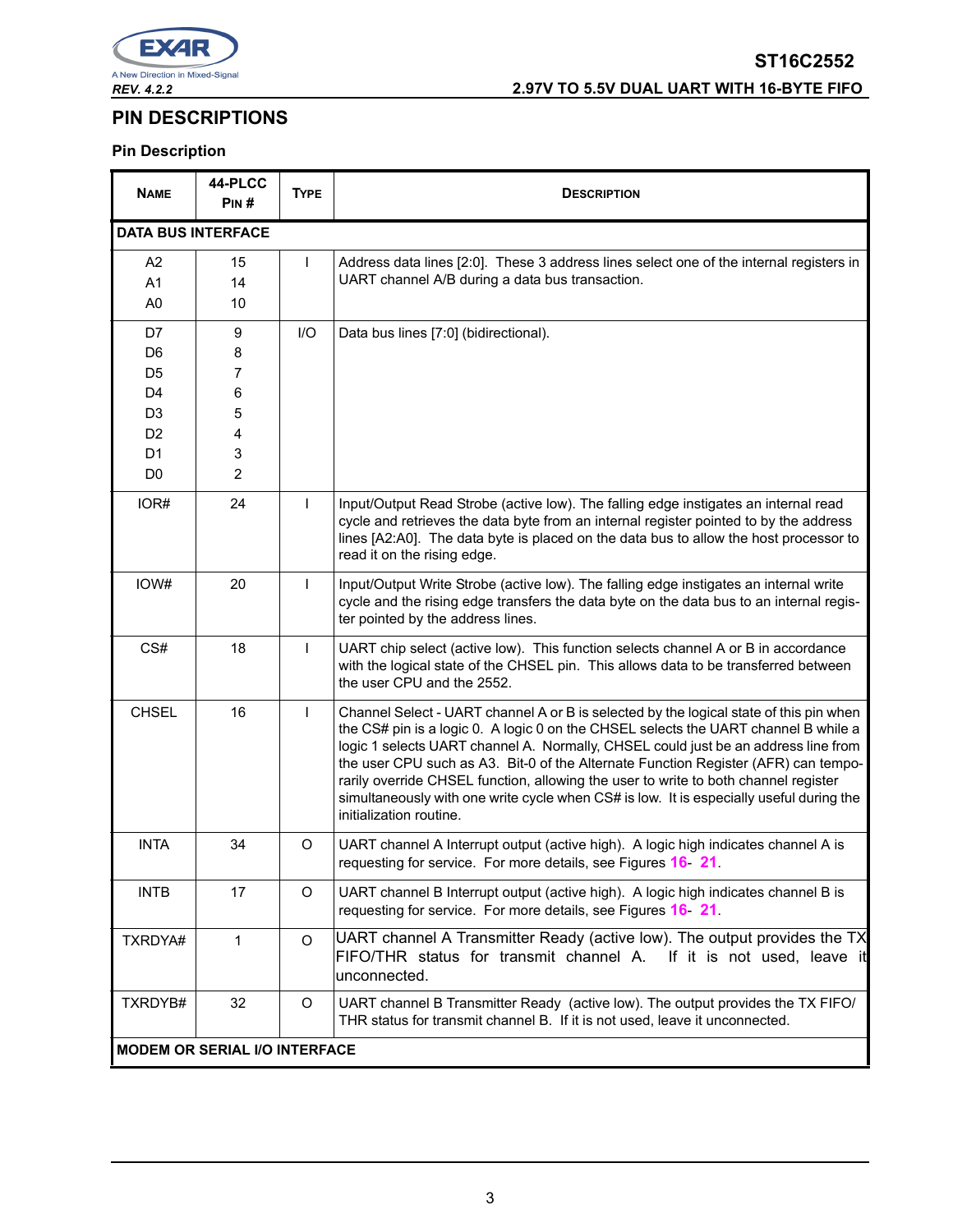# **2.97V TO 5.5V DUAL UART WITH 16-BYTE FIFO** *REV. 4.2.2*



# **Pin Description**

| <b>NAME</b> | 44-PLCC<br>PIN# | <b>TYPE</b>  | <b>DESCRIPTION</b>                                                                                                                                                                                                                                                                                    |  |  |  |  |
|-------------|-----------------|--------------|-------------------------------------------------------------------------------------------------------------------------------------------------------------------------------------------------------------------------------------------------------------------------------------------------------|--|--|--|--|
| MFA#        | 35              | O            | Multi-Function Output Channel A. This output pin can function as the OP2A#, BAUD-<br>OUTA#, or RXRDYA# pin. One of these output signal functions can be selected by<br>the user programmable bits 1-2 of the Alternate Function Register (AFR). These sig-<br>nal functions are described as follows: |  |  |  |  |
|             |                 |              | 1) OP2A# - When OP2A# (active low) is selected, the MF# pin is a logic 0 when MCR<br>bit-3 is set to a logic 1 (see MCR bit-3). MCR bit-3 defaults to a logic 1 condition after<br>a reset or power-up.                                                                                               |  |  |  |  |
|             |                 |              | 2) BAUDOUTA# - When BAUDOUTA# function is selected, the 16X Baud rate clock<br>output is available at this pin.                                                                                                                                                                                       |  |  |  |  |
|             |                 |              | 3) RXRDYA# - RXRDYA# (active low) is intended for monitoring DMA data transfers.<br>See Table 2 for more details.                                                                                                                                                                                     |  |  |  |  |
|             |                 |              | If it is not used, leave it unconnected.                                                                                                                                                                                                                                                              |  |  |  |  |
| MFB#        | 19              | O            | Multi-Function Output ChannelB. This output pin can function as the OP2B#, BAUD-<br>OUTB#, or RXRDYB# pin. One of these output signal functions can be selected by<br>the user programmable bits 1-2 of the Alternate Function Register (AFR). These sig-<br>nal functions are described as follows:  |  |  |  |  |
|             |                 |              | 1) OP2B# - When OP2B# (active low) is selected, the MF# pin is a logic 0 when MCR<br>bit-3 is set to a logic 1 (see MCR bit-3). MCR bit-3 defaults to a logic 1 condition after<br>a reset or power-up.                                                                                               |  |  |  |  |
|             |                 |              | 2) BAUDOUTB# - When BAUDOUTB# function is selected, the 16X Baud rate clock<br>output is available at this pin.                                                                                                                                                                                       |  |  |  |  |
|             |                 |              | 3) RXRDYB# - RXRDYB# (active low) is intended for monitoring DMA data transfers.<br>See Table 2 for more details.                                                                                                                                                                                     |  |  |  |  |
|             |                 |              | If it is not used, leave it unconnected.                                                                                                                                                                                                                                                              |  |  |  |  |
| <b>TXA</b>  | 38              | O            | UART channel A Transmit Data. If it is not used, leave it unconnected.                                                                                                                                                                                                                                |  |  |  |  |
| <b>RXA</b>  | 39              | $\mathsf{I}$ | UART channel A Receive Data. Normal receive data input must idle at logic 1 condi-<br>tion. If it is not used, tie it to VCC or pull it high via a 100k ohm resistor.                                                                                                                                 |  |  |  |  |
| RTSA#       | 36              | O            | UART channel A Request-to-Send (active low) or general purpose output. If it is not<br>used, leave it unconnected.                                                                                                                                                                                    |  |  |  |  |
| CTSA#       | 40              | $\mathbf{I}$ | UART channel A Clear-to-Send (active low) or general purpose input. This input<br>should be connected to VCC when not used. This input has no effect on the UART.                                                                                                                                     |  |  |  |  |
| DTRA#       | 37              | O            | UART channel A Data-Terminal-Ready (active low) or general purpose output. If it is<br>not used, leave it unconnected.                                                                                                                                                                                |  |  |  |  |
| DSRA#       | 41              | $\mathbf{I}$ | UART channel A Data-Set-Ready (active low) or general purpose input. This input<br>should be connected to VCC when not used. This input has no effect on the UART.                                                                                                                                    |  |  |  |  |
| CDA#        | 42              | $\mathsf{L}$ | UART channel A Carrier-Detect (active low) or general purpose input. This input<br>should be connected to VCC when not used. This input has no effect on the UART.                                                                                                                                    |  |  |  |  |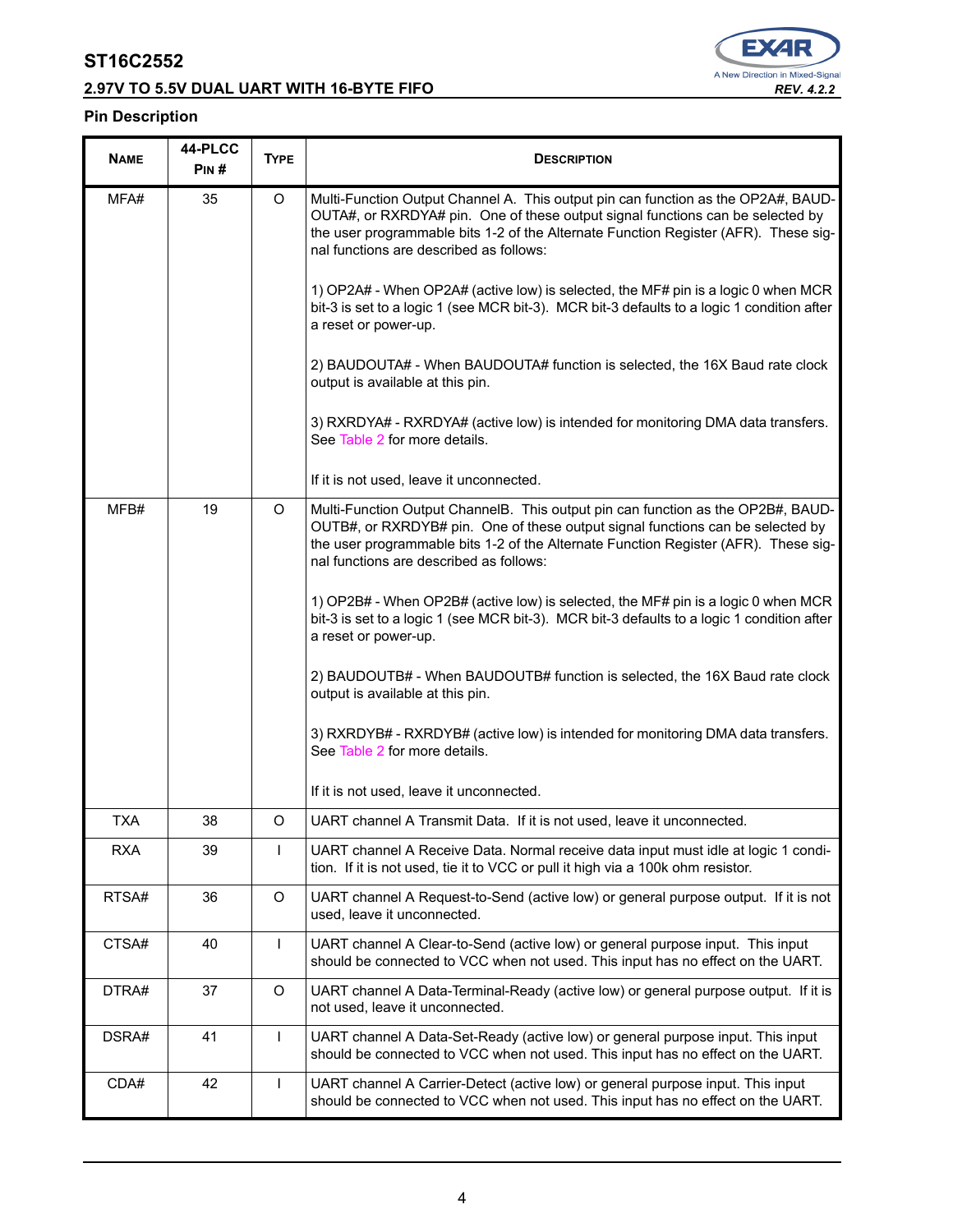

# **ST16C2552** *REV. 4.2.2* **2.97V TO 5.5V DUAL UART WITH 16-BYTE FIFO**

### **Pin Description**

| <b>NAME</b>              | 44-PLCC<br>PIN# | <b>TYPE</b>  | <b>DESCRIPTION</b>                                                                                                                                                                                                                                                                                 |
|--------------------------|-----------------|--------------|----------------------------------------------------------------------------------------------------------------------------------------------------------------------------------------------------------------------------------------------------------------------------------------------------|
| RIA#                     | 43              | $\mathsf{I}$ | UART channel A Ring-Indicator (active low) or general purpose input. This input<br>should be connected to VCC when not used. This input has no effect on the UART.                                                                                                                                 |
| <b>TXB</b>               | 26              | $\Omega$     | UART channel B Transmit Data. If it is not used, leave it unconnected.                                                                                                                                                                                                                             |
| <b>RXB</b>               | 25              | $\mathsf{I}$ | UART channel B Receive Data. Normal receive data input must idle at logic 1 condi-<br>tion. If it is not used, tie it to VCC or pull it high via a 100k ohm resistor.                                                                                                                              |
| RTSB#                    | 23              | $\circ$      | UART channel B Request-to-Send (active low) or general purpose output. If it is not<br>used, leave it unconnected.                                                                                                                                                                                 |
| CTSB#                    | 28              | $\mathsf{L}$ | UART channel B Clear-to-Send (active low) or general purpose input. This input<br>should be connected to VCC when not used. This input has no effect on the UART.                                                                                                                                  |
| DTRB#                    | 27              | $\circ$      | UART channel B Data-Terminal-Ready (active low) or general purpose output. If it is<br>not used, leave it unconnected.                                                                                                                                                                             |
| DSRB#                    | 29              | $\mathsf{I}$ | UART channel B Data-Set-Ready (active low) or general purpose input. This input<br>should be connected to VCC when not used. This input has no effect on the UART.                                                                                                                                 |
| CDB#                     | 30              | $\mathbf{I}$ | UART channel B Carrier-Detect (active low) or general purpose input. This input<br>should be connected to VCC when not used. This input has no effect on the UART.                                                                                                                                 |
| RIB#                     | 31              | $\mathbf{I}$ | UART channel B Ring-Indicator (active low) or general purpose input. This input<br>should be connected to VCC when not used. This input has no effect on the UART.                                                                                                                                 |
| <b>ANCILLARY SIGNALS</b> |                 |              |                                                                                                                                                                                                                                                                                                    |
| XTAL1                    | 11              | $\mathsf{I}$ | Crystal or external clock input.                                                                                                                                                                                                                                                                   |
| XTAL <sub>2</sub>        | 13              | O            | Crystal or buffered clock output.                                                                                                                                                                                                                                                                  |
| <b>RESET</b>             | 21              | $\mathsf{L}$ | Reset (active high) - A longer than 40 ns logic 1 pulse on this pin will reset the internal<br>registers and all outputs. The UART transmitter output will be held at logic 1, the<br>receiver input will be ignored and outputs are reset during reset period (see External<br>Reset Conditions). |
| <b>VCC</b>               | 44, 33          | Pwr          | 3.3V to 5V power supply. All inputs are 5V tolerant for devices with top marking of<br>"A2 YYWW" and newer.                                                                                                                                                                                        |
| <b>GND</b>               | 22, 12          | Pwr          | Power supply common, ground.                                                                                                                                                                                                                                                                       |

Pin type: I=Input, O=Output, I/O= Input/output, OD=Output Open Drain.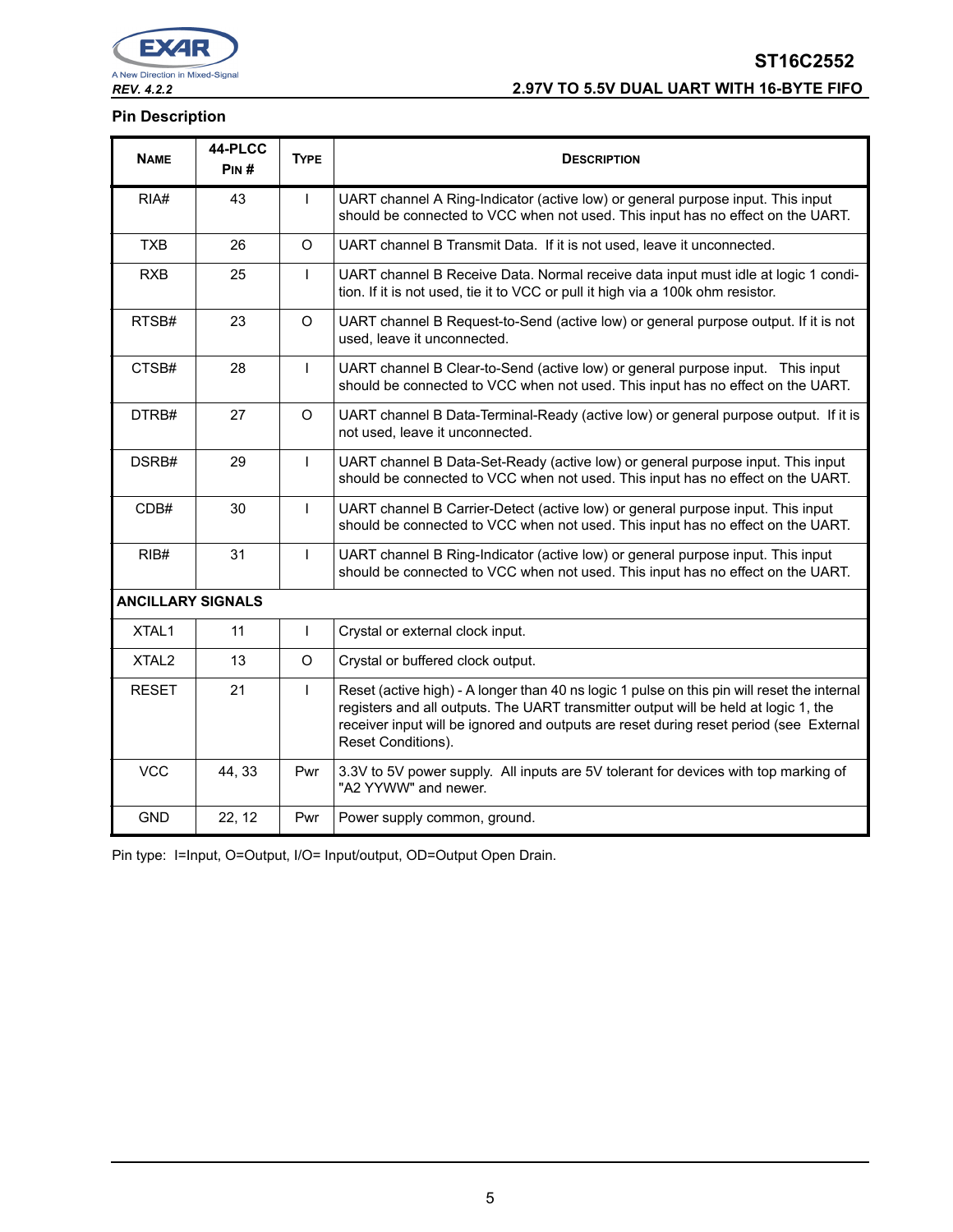#### **2.97V TO 5.5V DUAL UART WITH 16-BYTE FIFO** *REV. 4.2.2*



#### **1.0 PRODUCT DESCRIPTION**

The 2552 provides serial asynchronous receive data synchronization, parallel-to-serial and serial-to-parallel data conversions for both the transmitter and receiver sections. These functions are necessary for converting the serial data stream into parallel data that is required with digital data systems. Synchronization for the serial data stream is accomplished by adding start and stops bits to the transmit data to form a data character (character orientated protocol). Data integrity is ensured by attaching a parity bit to the data character. The parity bit is checked by the receiver for any transmission bit errors. The electronic circuitry to provide all these functions is fairly complex especially when manufactured on a single integrated silicon chip. The 2552 represents such an integration with greatly enhanced features. The 2552 is fabricated with an advanced CMOS process.

The 2552 is an upward solution that provides a dual UART capability with 16 bytes of transmit and receive FIFO memory, instead of none in the 16C2450. The 2552 is designed to work with high speed modems and shared network environments, that require fast data processing time. Increased performance is realized in the 2552 by the transmit and receive FIFO's. This allows the external processor to handle more networking tasks within a given time. For example, the ST16C2450 without a receive FIFO, will require unloading of the RHR in 93 microseconds (This example uses a character length of 11 bits, including start/stop bits at 115.2 Kbps). This means the external CPU will have to service the receive FIFO less than every 100 microseconds. However with the 16 byte FIFO in the 2552, the data buffer will not require unloading/loading for 1.53 ms. This increases the service interval giving the external CPU additional time for other applications and reducing the overall UART interrupt servicing time. In addition, the 4 selectable receive FIFO trigger interrupt levels is uniquely provided for maximum data throughput performance especially when operating in a multi-channel environment. The FIFO memory greatly reduces the bandwidth requirement of the external controlling CPU, increases performance, and reduces power consumption.

The 2552 is capable of operation up to 4 Mbps with a 64 MHz clock. With a crystal or external clock input of 14.7456 MHz the user can select data rates up to 921.6 Kbps.

The rich feature set of the 2552 is available through internal registers. Selectable receive FIFO trigger levels, selectable TX and RX baud rates, and modem interface controls are all standard features. Following a power on reset or an external reset, the 2552 is software compatible with the 16L2752 and 16C2852.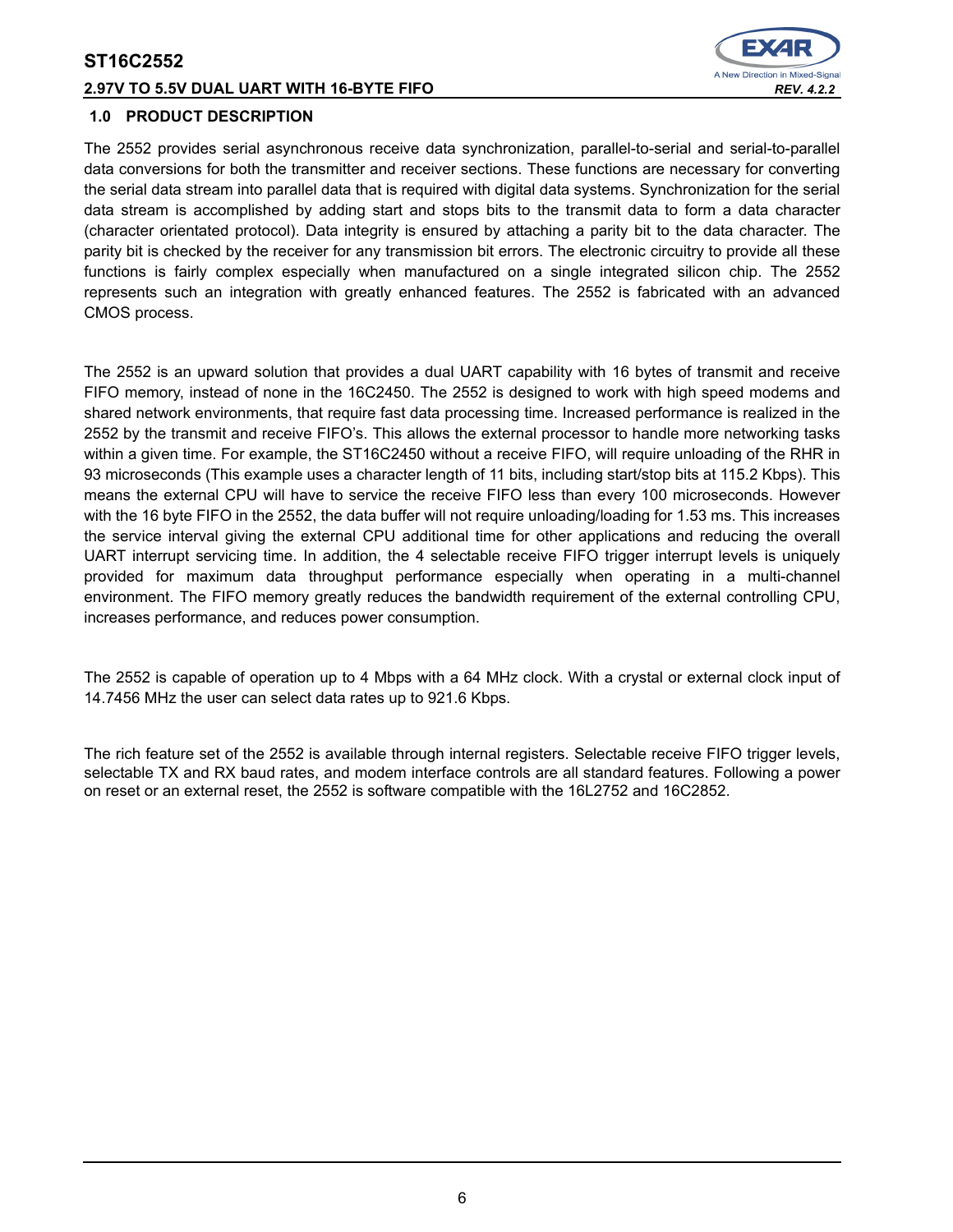

### **2.0 FUNCTIONAL DESCRIPTIONS**

#### *2.1 CPU Interface*

The CPU interface is 8 data bits wide with 3 address lines and control signals to execute data bus read and write transactions. The 2552 data interface supports the Intel compatible types of CPUs and it is compatible to the industry standard 16C550 UART. No clock (oscillator nor external clock) is required to operate a data bus transaction. Each bus cycle is asynchronous using CS#, IOR# and IOW# signals. Both UART channels share the same data bus for host operations. The data bus interconnections are shown in **[Figure](#page-6-0) 3**.

<span id="page-6-0"></span>



#### *2.2 Device Reset*

The RESET input resets the internal registers and the serial interface outputs in both channels to their default state (see the [Table](#page-24-0) 11). An active high pulse of longer than 40 ns duration will be required to activate the reset function in the device.

#### *2.3 Channel A and B Selection*

<span id="page-6-1"></span>The UART provides the user with the capability to bi-directionally transfer information between an external CPU and an external serial communication device. A logic 0 on chip select pin (CS#) allows the user to select the UART and then using the channel select (CHSEL) pin, the user can select channel A or B to configure, send transmit data and/or unload receive data to/from the UART. Individual channel select functions are shown in **[Table](#page-6-1) 1**.

| CS# | <b>CHSEL</b> | <b>FUNCTION</b>    |
|-----|--------------|--------------------|
|     |              | UART de-selected   |
|     |              | Channel A selected |
|     |              | Channel B selected |

| <b>TABLE 1: CHANNEL A AND B SELECT</b> |
|----------------------------------------|
|                                        |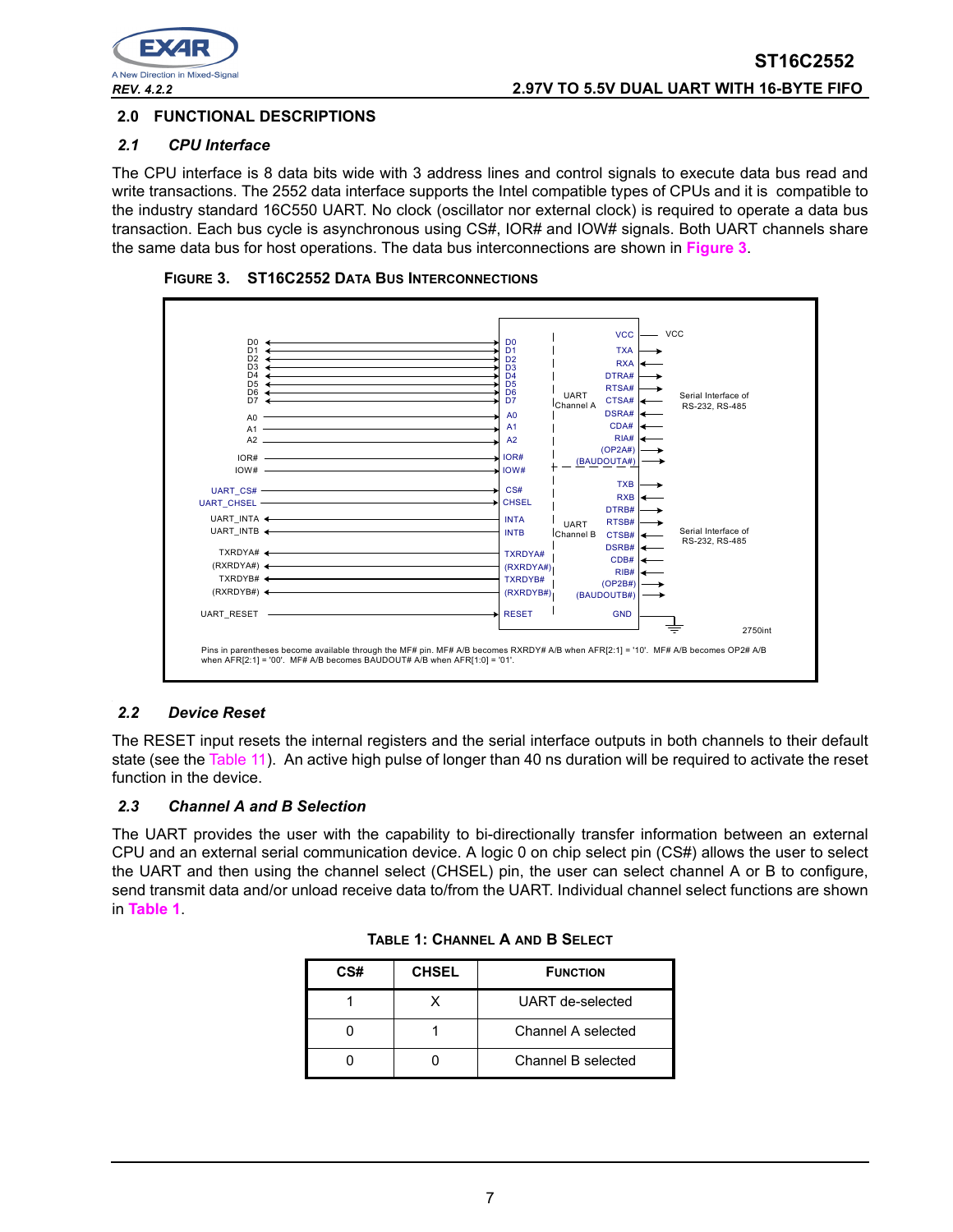# **2.97V TO 5.5V DUAL UART WITH 16-BYTE FIFO** *REV. 4.2.2*



#### *2.4 Channel A and B Internal Registers*

Each UART channel in the 2552 has a set of enhanced registers for controlling, monitoring and data loading and unloading. The configuration register set is compatible to those already available in the standard single 16C550 and dual ST16C2550. These registers function as data holding registers (THR/RHR), interrupt status and control registers (ISR/IER), a FIFO control register (FCR), receive line status and control registers (LSR/ LCR), modem status and control registers (MSR/MCR), programmable data rate (clock) divisor registers (DLL/ DLM), and a user accessible scratchpad register (SPR).

Beyond the general 16C2550 features and capabilities, the 2552 offers the Alternate Function Register which allows simultaneous writes to both channels. All the register functions are discussed in full detail later in **["Section 3.0, UART INTERNAL REGISTERS" on page](#page-14-0) 15**.

#### *2.5 Simultaneous Write to Channel A and B*

During a write mode cycle, the setting of Alternate Function Register (AFR) bit-0 to a logic 1 will override the CHSEL selection and allows a simultaneous write to both UART channel sections. This functional capability allow the registers in both UART channels to be modified concurrently, saving individual channel initialization time. Caution should be exercised, however, when using this capability. Any in-process serial data transfer may be disrupted by changing an active channel's mode.

#### *2.6 DMA Mode*

The device does not support direct memory access. The DMA Mode (a legacy term) in this document doesn't mean "direct memory access" but refers to data block transfer operation. The DMA mode affects the state of the RXRDY# A/B (MF# A/B becomes RXRDY# A/B output when AFR[2:1] = '10') and TXRDY# A/B output pins. The transmit and receive FIFO trigger levels provide additional flexibility to the user for block mode operation. The LSR bits 5-6 provide an indication when the transmitter is empty or has an empty location(s) for more data. The user can optionally operate the transmit and receive FIFO in the DMA mode (FCR bit-3=1). When the transmit and receive FIFO are enabled and the DMA mode is disabled (FCR bit-3 = 0), the 2552 is placed in single-character mode for data transmit or receive operation. When DMA mode is enabled (FCR bit-3 = 1), the user takes advantage of block mode operation by loading or unloading the FIFO in a block sequence determined by the programmed trigger level. The following table show their behavior. Also see Figures **[16](#page-29-0)** through **[21](#page-31-0)**.

<span id="page-7-0"></span>

| <b>PINS</b>       | FCR $BIT-0=0$<br>(FIFO DISABLED)       | FCR BIT-0=1 (FIFO ENABLED)                          |                                                                                                                      |  |  |  |  |  |
|-------------------|----------------------------------------|-----------------------------------------------------|----------------------------------------------------------------------------------------------------------------------|--|--|--|--|--|
|                   |                                        | FCR Bit- $3 = 0$<br>(DMA Mode Disabled)             | FCR Bit-3 = $1$<br>(DMA Mode Enabled)                                                                                |  |  |  |  |  |
| RXRDY# A/B        | $0 = 1$ byte.<br>$1 = no data$ .       | $0 = at least 1 byte in FIFO$<br>1 = FIFO empty.    | 1 to 0 transition when FIFO reaches the trigger<br>level, or timeout occurs.<br>0 to 1 transition when FIFO empties. |  |  |  |  |  |
| <b>TXRDY# A/B</b> | $0 = THR$ empty.<br>$1 =$ byte in THR. | $0 =$ FIFO empty.<br>1 = at least 1 byte in $FIFO.$ | $0 =$ FIFO has at least 1 empty location.<br>$1 =$ FIFO is full.                                                     |  |  |  |  |  |

#### **TABLE 2: TXRDY# AND RXRDY# OUTPUTS IN FIFO AND DMA MODE**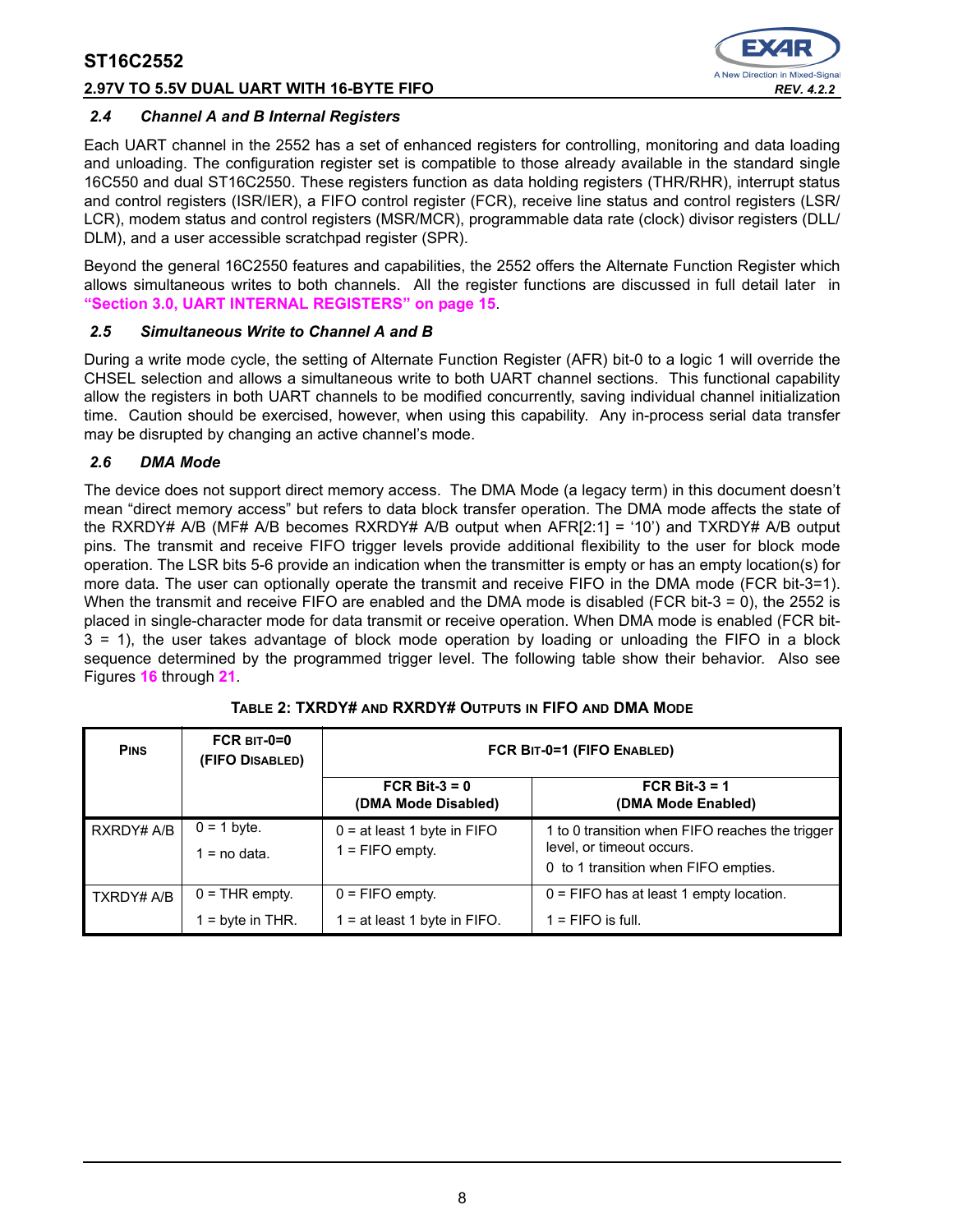

# *2.7 INTA and INTB Ouputs*

The INTA and INTB interrupt outputs change according to the operating mode and enahnced features setup. Tables [3](#page-8-0) **[and](#page-8-2) 4** summarize the operating behavior for the transmitter and receiver. Also see Figures **[16](#page-29-0)** through **[21](#page-31-0)**.

<span id="page-8-0"></span>

| FCR BIT- $0 = 0$<br>(FIFO DISABLED) | FCR BIT- $0 = 1$<br>(FIFO ENABLED) |
|-------------------------------------|------------------------------------|
| INTA/B Pin $ 0 = a$ byte in THR     | $0 = at least 1 byte in FIFO$      |
| $I = THR$ empty                     | $1 =$ FIFO empty                   |

#### **TABLE 4: INTA AND INTB PIN OPERATION FOR RECEIVER**

<span id="page-8-2"></span>

|                              | FCR BIT- $0 = 0$<br>(FIFO DISABLED) | FCR BIT- $0 = 1$<br>(FIFO ENABLED)                               |
|------------------------------|-------------------------------------|------------------------------------------------------------------|
| $INTA/B P$ in $10 =$ no data | $1 = 1$ byte                        | $0 =$ FIFO below trigger level<br>$1 =$ FIFO above trigger level |

# *2.8 Crystal Oscillator or Ext. Clock Input*

The 2552 includes an on-chip oscillator (XTAL1 and XTAL2) to produce a clock for both UART sections in the device. The CPU data bus does not require this clock for bus operation. The crystal oscillator provides a system clock to the Baud Rate Generators (BRG) section found in each of the UART. XTAL1 is the input to the oscillator or external clock buffer input with XTAL2 pin being the output. **[SEE"PROGRAMMABLE BAUD](#page-9-0)  [RATE GENERATOR" ON PAGE](#page-9-0) 10.**

<span id="page-8-1"></span>**FIGURE 4. TYPICAL OSCILLATOR CONNECTIONS**



The on-chip oscillator is designed to use an industry standard microprocessor crystal (parallel resonant, fundamental frequency with 10-22 pF capacitance load, ESR of 20-120 ohms and 100ppm frequency tolerance) connected externally between the XTAL1 and XTAL2 pins (see **[Figure](#page-7-0) 2**), with an external 500kΩ to 1 MΩ resistor across it. Alternatively, an external clock can be connected to the XTAL1 pin to clock the internal baud rate generator for standard or custom rates. Typical oscillator connections are shown in **[Figure](#page-8-1) 4**. For further reading on oscillator circuit please see application note DAN108 on EXAR's web site.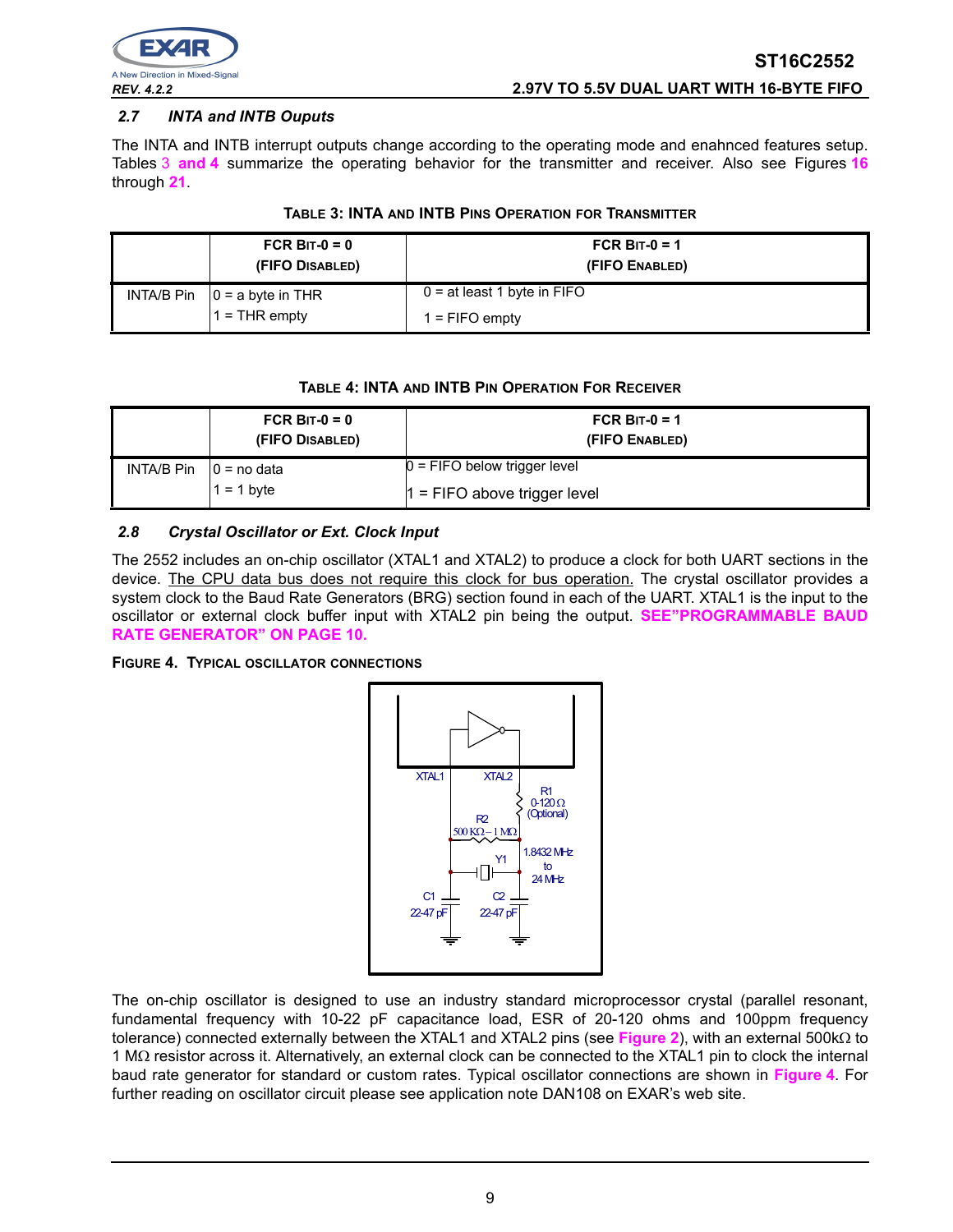

### **2.97V TO 5.5V DUAL UART WITH 16-BYTE FIFO** *REV. 4.2.2*

#### <span id="page-9-0"></span>*2.9 Programmable Baud Rate Generator*

A single baud rate generator is provided for the transmitter and receiver, allowing independent TX/RX channel control. The programmable Baud Rate Generator is capable of operating with a crystal frequency of up to 24 MHz. However, with an external clock input on XTAL1 pin and a 2K ohms pull-up resistor on XTAL2 pin (as shown in **[Figure](#page-9-2) 5**) it can extend its operation up to 64 MHz (4Mbps serial data rate) at room temperature and 5.0V.

### <span id="page-9-2"></span>**FIGURE 5. EXTERNAL CLOCK CONNECTION FOR EXTENDED DATA RATE**



To obtain maximum data rate, it is necessary to use full rail swing on the clock input. See external clock operating frequency over power supply voltage chart in **[Figure](#page-9-1) 6**.

<span id="page-9-1"></span>**FIGURE 6. OPERATING FREQUENCY CHART. REQUIRES A 2K OHMS PULL-UP RESISTOR ON XTAL2 PIN TO INCREASE OPERATING SPEED.**



The 2552 divides the basic external clock by 16. The basic 16X clock provides table rates to support standard and custom applications using the same system design. The Baud Rate Generator divides this 16X clock by any divisor from 1 to  $2^{16}$  -1. The rate table is configured via the DLL and DLM internal register functions. Customized Baud Rates can be achieved by selecting the proper divisor values for the MSB and LSB sections of baud rate generator.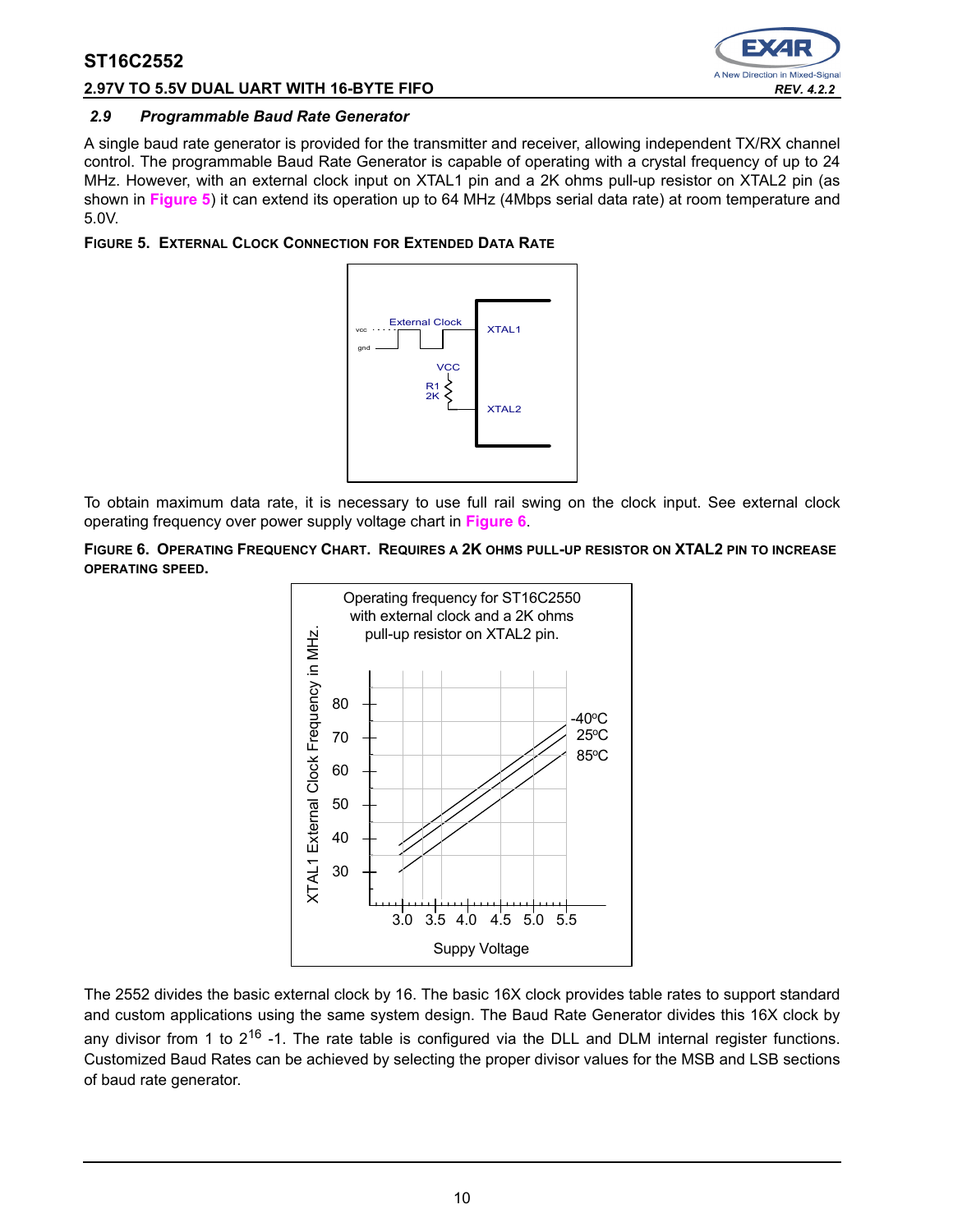

# *REV. 4.2.2* **2.97V TO 5.5V DUAL UART WITH 16-BYTE FIFO**

**ST16C2552**

**[Table](#page-10-0) 5** shows the standard data rates available with a 14.7456 MHz crystal or external clock at 16X sampling rate. When using a non-standard frequency crystal or external clock, the divisor value can be calculated for DLL/DLM with the following equation.

|  |  |  | divisor (decimal) = (XTAL1 or External clock frequency) / (serial data rate x 16) |  |
|--|--|--|-----------------------------------------------------------------------------------|--|

<span id="page-10-0"></span>

| <b>OUTPUT Data Rate</b><br>$MCR$ Bit-7=0 | <b>DIVISOR FOR 16X</b><br><b>Clock (Decimal)</b> | <b>DIVISOR FOR 16X</b><br>Clock (HEX) | <b>DLM PROGRAM</b><br>VALUE (HEX) | <b>DLL PROGRAM</b><br>VALUE (HEX) | <b>DATA RATE</b><br>ERROR (%) |
|------------------------------------------|--------------------------------------------------|---------------------------------------|-----------------------------------|-----------------------------------|-------------------------------|
| 400                                      | 2304                                             | 900                                   | 09                                | $00\,$                            | $\Omega$                      |
| 2400                                     | 384                                              | 180                                   | 01                                | 80                                | $\Omega$                      |
| 4800                                     | 192                                              | C <sub>0</sub>                        | 00                                | CO                                | $\Omega$                      |
| 9600                                     | 96                                               | 60                                    | 00                                | 60                                | $\Omega$                      |
| 19.2k                                    | 48                                               | 30                                    | 00                                | 30                                | $\mathbf 0$                   |
| 38.4k                                    | 24                                               | 18                                    | 00                                | 18                                | $\Omega$                      |
| 76.8k                                    | 12                                               | 0C                                    | $00\,$                            | OC                                | $\mathbf 0$                   |
| 153.6k                                   | 6                                                | 06                                    | $00\,$                            | 06                                | $\Omega$                      |
| 230.4k                                   | 4                                                | 04                                    | $00\,$                            | 04                                | $\mathbf 0$                   |
| 460.8k                                   | $\overline{2}$                                   | 02                                    | $00\,$                            | 02                                | $\mathbf 0$                   |
| 921.6k                                   | 1                                                | 01                                    | 00                                | 01                                | 0                             |

#### **TABLE 5: TYPICAL DATA RATES WITH A 14.7456 MHZ CRYSTAL OR EXTERNAL CLOCK**

#### <span id="page-10-1"></span>*2.10 Transmitter*

The transmitter section comprises of an 8-bit Transmit Shift Register (TSR) and 16 bytes of FIFO which includes a byte-wide Transmit Holding Register (THR). TSR shifts out every data bit with the 16X internal clock. A bit time is 16 clock periods. The transmitter sends the start-bit followed by the number of data bits, inserts the proper parity-bit if enabled, and adds the stop-bit(s). The status of the FIFO and TSR are reported in the Line Status Register (LSR bit-5 and bit-6).

#### **2.10.1 Transmit Holding Register (THR) - Write Only**

The transmit holding register is an 8-bit register providing a data interface to the host processor. The host writes transmit data byte to the THR to be converted into a serial data stream including start-bit, data bits, parity-bit and stop-bit(s). The least-significant-bit (Bit-0) becomes first data bit to go out. The THR is the input register to the transmit FIFO of 16 bytes when FIFO operation is enabled by FCR bit-0. Every time a write operation is made to the THR, the FIFO data pointer is automatically bumped to the next sequential data location.

# **2.10.2 Transmitter Operation in non-FIFO Mode**

The host loads transmit data to THR one character at a time. The THR empty flag (LSR bit-5) is set when the data byte is transferred to TSR. THR flag can generate a transmit empty interrupt (ISR bit-1) when it is enabled by IER bit-1. The TSR flag (LSR bit-6) is set when TSR becomes completely empty.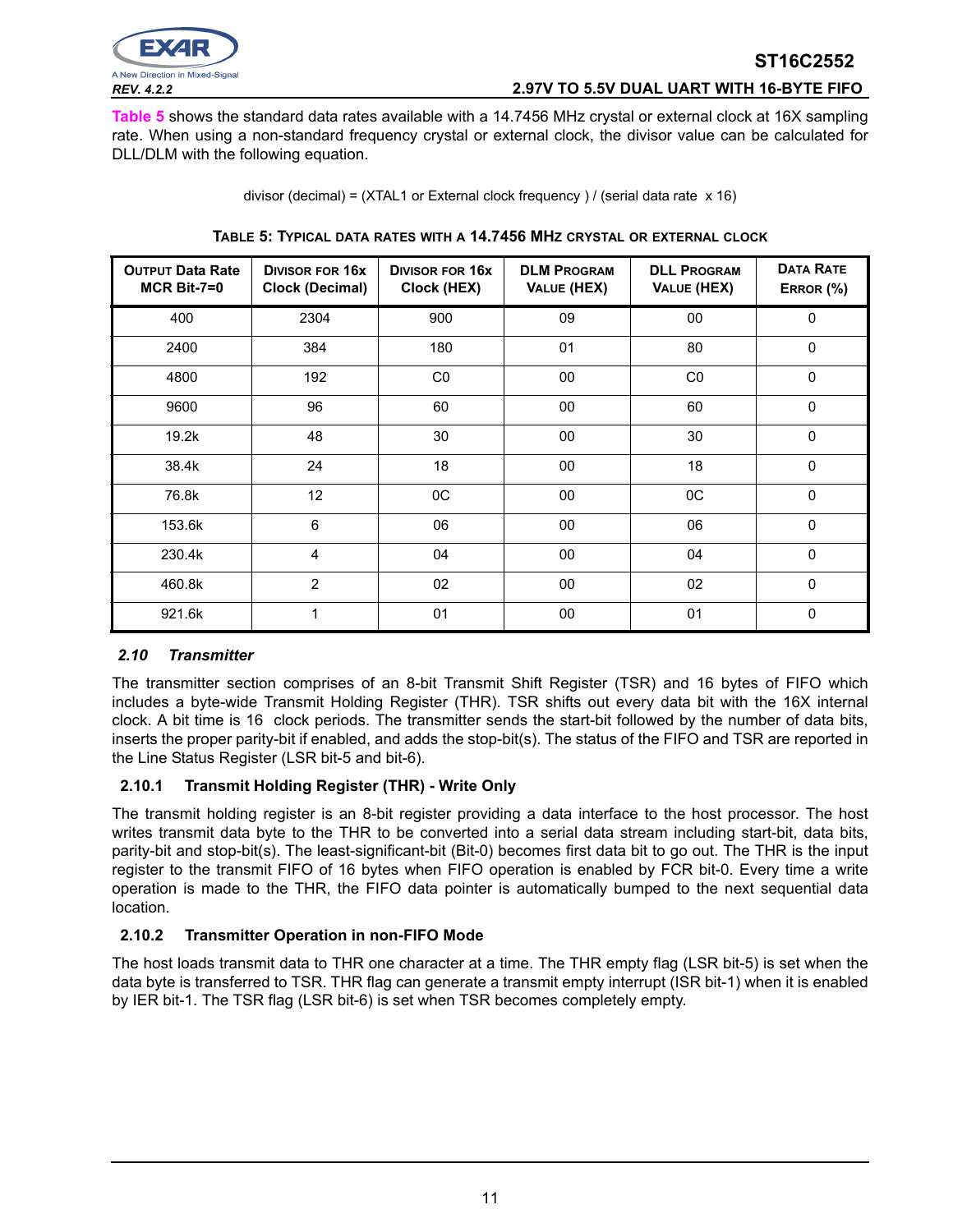





# **2.10.3 Transmitter Operation in FIFO Mode**

The host may fill the transmit FIFO with up to 16 bytes of transmit data. The THR empty flag (LSR bit-5) is set whenever the FIFO is empty. The THR empty flag can generate a transmit empty interrupt (ISR bit-1) when the transmit empty interrupt is enabled by IER bit-1. The TSR flag (LSR bit-6) is set when the FIFO and the TSR become empty.





# <span id="page-11-0"></span>*2.11 Receiver*

The receiver section contains an 8-bit Receive Shift Register (RSR) and 16 bytes of FIFO which includes a byte-wide Receive Holding Register (RHR). The RSR uses the 16X for timing. It verifies and validates every bit on the incoming character in the middle of each data bit. On the falling edge of a start or false start bit, an internal receiver counter starts counting at the 16X. After 8 clocks the start bit period should be at the center of the start bit. At this time the start bit is sampled and if it is still a logic 0 it is validated. Evaluating the start bit in this manner prevents the receiver from assembling a false character. The rest of the data bits and stop bits are sampled and validated in this same manner to prevent false framing. If there were any error(s), they are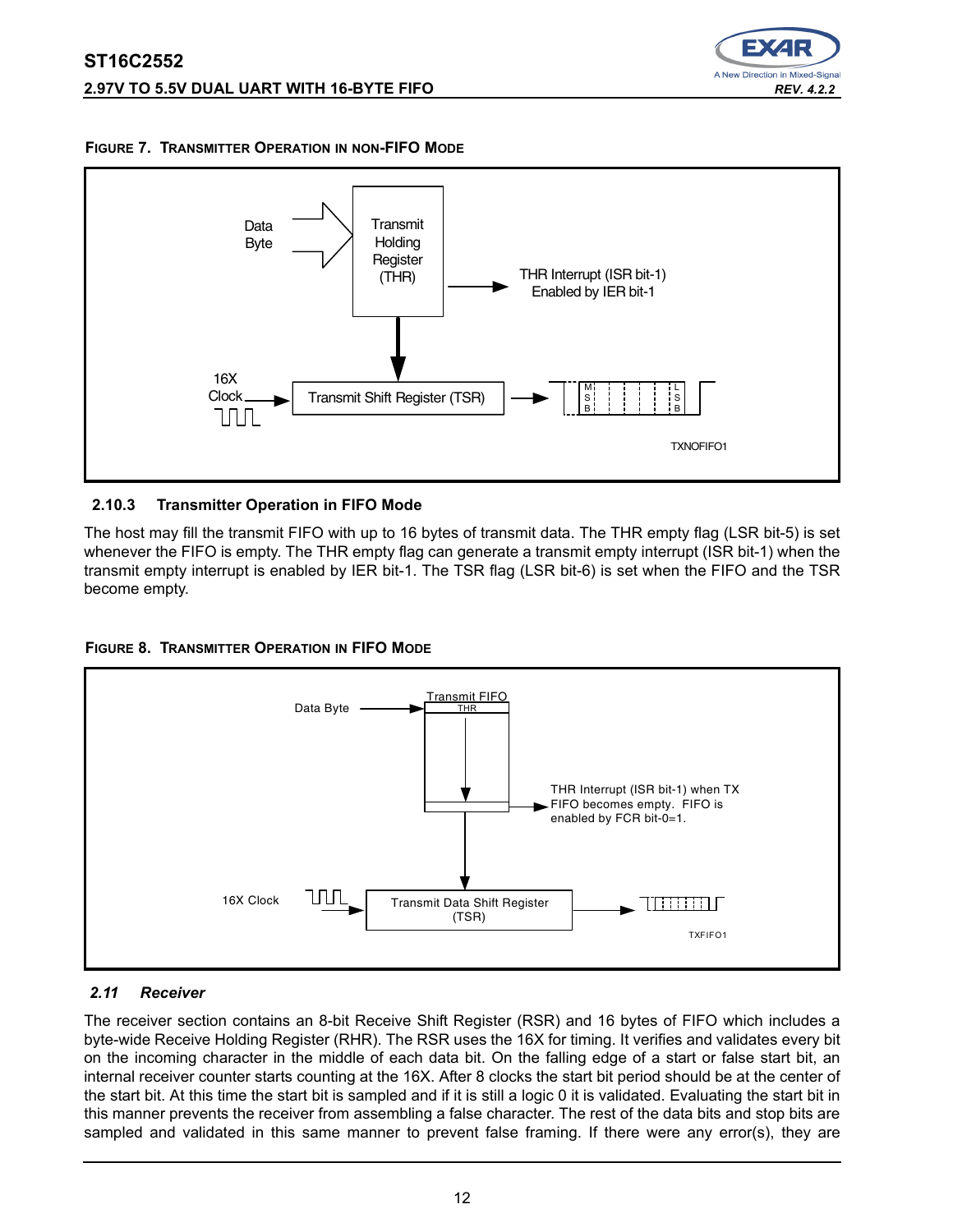

# **ST16C2552** *REV. 4.2.2* **2.97V TO 5.5V DUAL UART WITH 16-BYTE FIFO**

reported in the LSR register bits 2-4. Upon unloading the receive data byte from RHR, the receive FIFO pointer is bumped and the error tags are immediately updated to reflect the status of the data byte in RHR register. RHR can generate a receive data ready interrupt upon receiving a character or delay until it reaches the FIFO trigger level. Furthermore, data delivery to the host is guaranteed by a receive data ready time-out interrupt when data is not received for 4 word lengths as defined by LCR[1:0] plus 12 bits time. This is equivalent to 3.7-4.6 character times. The RHR interrupt is enabled by IER bit-0.

# **2.11.1 Receive Holding Register (RHR) - Read-Only**

The Receive Holding Register is an 8-bit register that holds a receive data byte from the Receive Shift Register. It provides the receive data interface to the host processor. The RHR register is part of the receive FIFO of 16 bytes by 11-bits wide, the 3 extra bits are for the 3 error tags to be reported in LSR register. When the FIFO is enabled by FCR bit-0, the RHR contains the first data character received by the FIFO. After the RHR is read, the next character byte is loaded into the RHR and the errors associated with the current data byte are immediately updated in the LSR bits 2-4.





**FIGURE 10. RECEIVER OPERATION IN FIFO MODE**

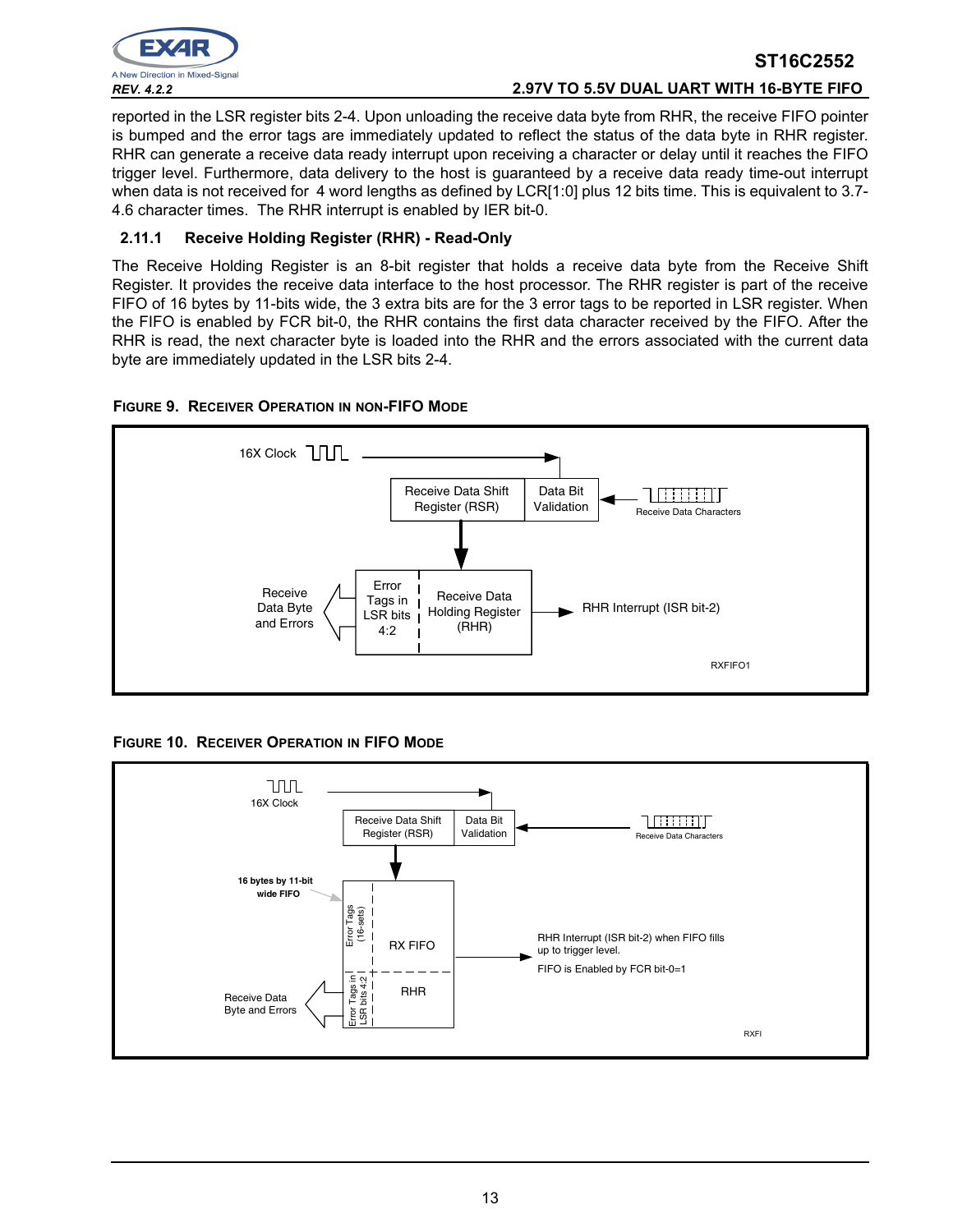# **2.97V TO 5.5V DUAL UART WITH 16-BYTE FIFO** *REV. 4.2.2*



#### *2.12 Internal Loopback*

The 2552 UART provides an internal loopback capability for system diagnostic purposes. The internal loopback mode is enabled by setting MCR register bit-4 to logic 1. All regular UART functions operate normally. **[Figure](#page-13-0) 11** shows how the modem port signals are re-configured. Transmit data from the transmit shift register output is internally routed to the receive shift register input allowing the system to receive the same data that it was sending. The TX pin is held at logic 1 or mark condition while RTS# and DTR# are de-asserted, and CTS#, DSR# CD# and RI# inputs are ignored. Caution: the RX input must be held to a logic 1 during loopback test else upon exiting the loopback test the UART may detect and report a false "break" signal.



<span id="page-13-0"></span>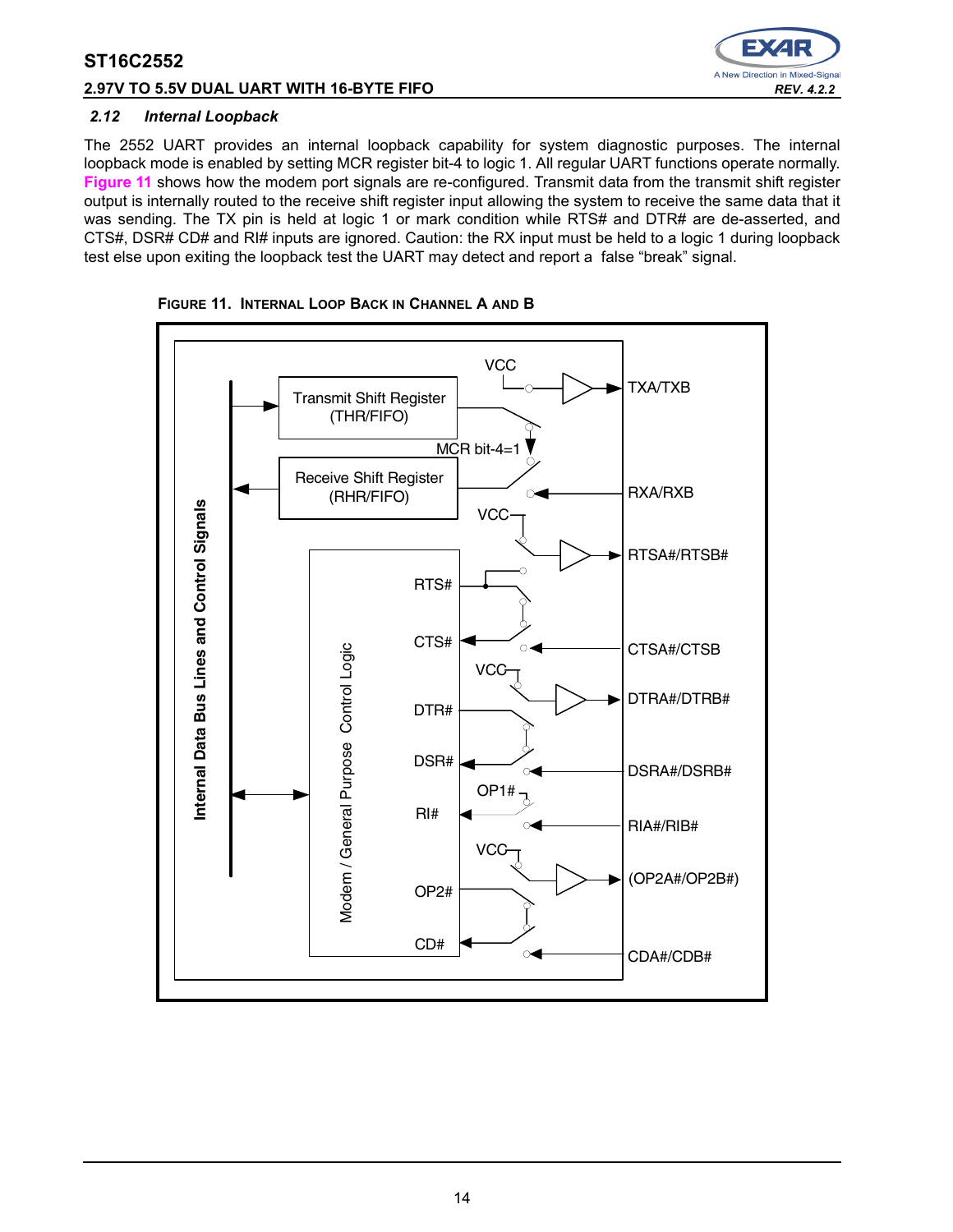

#### <span id="page-14-0"></span>**3.0 UART INTERNAL REGISTERS**

Each of the UART channel in the 2552 has its own set of configuration registers selected by address lines A0, A1 and A2 with CS# and CHSEL selecting the channel. The registers are 16C550 compatible. The complete register set is shown in **[Table](#page-14-1) 6** and **[Table](#page-15-0) 7**.

#### **TABLE 6: UART CHANNEL A AND B UART INTERNAL REGISTERS**

<span id="page-14-1"></span>

| <b>A2, A1, A0 ADDRESSES</b>                         | <b>REGISTER</b>                                                   | <b>READ/WRITE</b>       | <b>COMMENTS</b> |  |  |  |  |  |  |  |  |  |
|-----------------------------------------------------|-------------------------------------------------------------------|-------------------------|-----------------|--|--|--|--|--|--|--|--|--|
|                                                     | <b>16C550 COMPATIBLE REGISTERS</b>                                |                         |                 |  |  |  |  |  |  |  |  |  |
| $0\quad 0$<br>$\mathbf{0}$                          | RHR - Receive Holding Register<br>THR - Transmit Holding Register | Read-only<br>Write-only | $LCR[7] = 0$    |  |  |  |  |  |  |  |  |  |
| 0 <sub>0</sub><br>$\mathbf{0}$                      | DLL - Div Latch Low Byte                                          | Read/Write              | $LCR[7] = 1$    |  |  |  |  |  |  |  |  |  |
| $\Omega$<br>$\mathbf{0}$<br>$\overline{\mathbf{1}}$ | DLM - Div Latch High Byte                                         | Read/Write              | $LCR[7] = 1$    |  |  |  |  |  |  |  |  |  |
| $\Omega$<br>$\mathbf{1}$<br>$\overline{0}$          | AFR - Alternate Function Register                                 | Read/Write              | $LCR[7] = 1$    |  |  |  |  |  |  |  |  |  |
| 0 <sub>1</sub><br>$\mathbf{0}$                      | IER - Interrupt Enable Register                                   | Read/Write              | $LCR[7] = 0$    |  |  |  |  |  |  |  |  |  |
| $\mathbf{0}$<br>$\mathbf{1}$<br>$\overline{0}$      | ISR - Interrupt Status Register<br>FCR - FIFO Control Register    | Read-only<br>Write-only | $LCR[7] = 0$    |  |  |  |  |  |  |  |  |  |
| $\mathbf{0}$<br>$\mathbf{1}$<br>$\overline{1}$      | LCR - Line Control Register                                       | Read/Write              |                 |  |  |  |  |  |  |  |  |  |
| 0 <sub>0</sub><br>$\mathbf 1$                       | MCR - Modem Control Register                                      | Read/Write              |                 |  |  |  |  |  |  |  |  |  |
| $\mathbf{1}$<br>0 <sub>1</sub>                      | LSR - Line Status Register<br>Reserved                            | Read-only<br>Write-only |                 |  |  |  |  |  |  |  |  |  |
| $\mathbf{1}$<br>$1\quad$ 0                          | MSR - Modem Status Register<br>Reserved                           | Read-only<br>Write-only |                 |  |  |  |  |  |  |  |  |  |
| 1<br>$\mathbf{1}$<br>- 1                            | SPR - Scratch Pad Register                                        | Read/Write              |                 |  |  |  |  |  |  |  |  |  |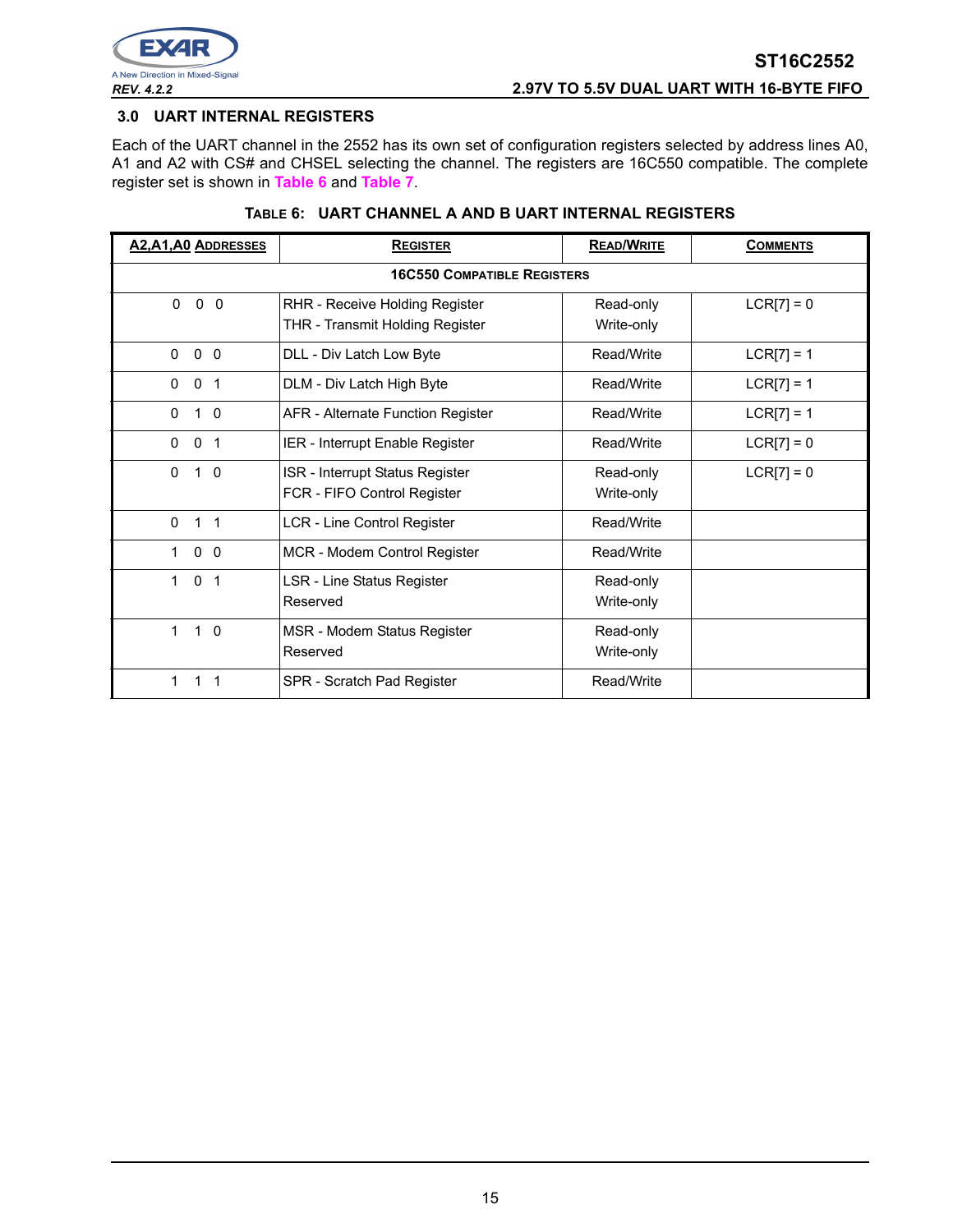<span id="page-15-0"></span>.

# **2.97V TO 5.5V DUAL UART WITH 16-BYTE FIFO** *REV. 4.2.2*



| <b>ADDRESS</b><br>A2-A0 | <b>REG</b><br><b>NAME</b>          | READ/<br><b>WRITE</b> | <b>BIT-7</b>                      | <b>BIT-6</b>                      | <b>BIT-5</b>                       | $BIT-4$                             | <b>BIT-3</b>                          | <b>BIT-2</b>                            | <b>BIT-1</b>                        | <b>BIT-0</b>                  | <b>COMMENT</b> |  |
|-------------------------|------------------------------------|-----------------------|-----------------------------------|-----------------------------------|------------------------------------|-------------------------------------|---------------------------------------|-----------------------------------------|-------------------------------------|-------------------------------|----------------|--|
|                         | <b>16C550 Compatible Registers</b> |                       |                                   |                                   |                                    |                                     |                                       |                                         |                                     |                               |                |  |
| 000                     | <b>RHR</b>                         | <b>RD</b>             | Bit-7                             | Bit-6                             | Bit-5                              | Bit-4                               | Bit-3                                 | Bit-2                                   | Bit-1                               | Bit-0                         |                |  |
| 000                     | <b>THR</b>                         | <b>WR</b>             | Bit-7                             | Bit-6                             | Bit-5                              | Bit-4                               | Bit-3                                 | Bit-2                                   | Bit-1                               | Bit-0                         |                |  |
| 001                     | <b>IER</b>                         | RD/WR                 | 0                                 | $\mathbf 0$                       | 0                                  | $\mathbf 0$                         | Stat.<br>Int.<br>Enable               | Modem RXLine<br>Stat.<br>Int.<br>Enable | <b>TX</b><br>Empty<br>Int<br>Enable | RX<br>Data<br>Int.<br>Enable  | $LCR[7] = 0$   |  |
| 010                     | <b>ISR</b>                         | <b>RD</b>             | <b>FIFOs</b><br>Enabled           | <b>FIFOs</b><br>Enabled           | $\mathbf 0$                        | $\mathbf 0$                         | <b>INT</b><br>Source<br>Bit-3         | <b>INT</b><br>Source<br>Bit-2           | <b>INT</b><br>Source<br>Bit-1       | <b>INT</b><br>Source<br>Bit-0 |                |  |
| 010                     | <b>FCR</b>                         | <b>WR</b>             | <b>RXFIFO</b><br>Trigger<br>Bit-1 | <b>RXFIFO</b><br>Trigger<br>Bit-0 | $\mathbf{0}$                       | 0                                   | <b>DMA</b><br>Mode<br>Enable          | <b>TX</b><br><b>FIFO</b><br>Reset       | <b>RX</b><br><b>FIFO</b><br>Reset   | <b>FIFOs</b><br>Enable        |                |  |
| 011                     | <b>LCR</b>                         | RD/WR                 | Divisor<br>Enable                 | Set TX<br><b>Break</b>            | Set Par-<br>ity                    | Even<br>Parity                      | Parity<br>Enable                      | Stop<br><b>Bits</b>                     | Word<br>Length<br>Bit-1             | Word<br>Length<br>Bit-0       |                |  |
| 100                     | <b>MCR</b>                         | RD/WR                 | 0                                 | $\mathbf 0$                       | 0                                  | Internal<br>Loop-<br>back<br>Enable | OP <sub>2#</sub><br>Output<br>Control | Rsvd<br>(OP1#)                          | RTS#<br>Output<br>Control           | DTR#<br>Output<br>Control     |                |  |
| $101$                   | <b>LSR</b>                         | <b>RD</b>             | <b>RXFIFO</b><br>Global<br>Error  | THR &<br><b>TSR</b><br>Empty      | <b>THR</b><br>Empty                | RX<br>Break                         | <b>RX</b><br>Fram-<br>ing<br>Error    | RX<br>Parity<br>Error                   | RX<br>Over-<br>run<br>Error         | RX<br>Data<br>Ready           |                |  |
| $110$                   | <b>MSR</b>                         | <b>RD</b>             | CD#<br>Input                      | RI#<br>Input                      | DSR#<br>Input                      | CTS#<br>Input                       | Delta<br>CD#                          | Delta<br>RH#                            | Delta<br>DSR#                       | Delta<br>CTS#                 |                |  |
| 111                     | <b>SPR</b>                         | RD/WR                 | Bit-7                             | Bit-6                             | Bit-5                              | Bit-4                               | Bit-3                                 | Bit-2                                   | Bit-1                               | Bit-0                         |                |  |
|                         |                                    |                       |                                   |                                   | <b>Baud Rate Generator Divisor</b> |                                     |                                       |                                         |                                     |                               |                |  |
| 000                     | <b>DLL</b>                         | RD/WR                 | Bit-7                             | Bit-6                             | Bit-5                              | Bit-4                               | Bit-3                                 | Bit-2                                   | Bit-1                               | Bit-0                         |                |  |
| 001                     | <b>DLM</b>                         | RD/WR                 | Bit-7                             | Bit-6                             | Bit-5                              | Bit-4                               | Bit-3                                 | Bit-2                                   | Bit-1                               | Bit-0                         | $LCR[7] = 1$   |  |
| 010                     | <b>AFR</b>                         | RD/WR                 | $\mathbf 0$                       | 0                                 | $\mathbf 0$                        | 0                                   | 0                                     | RXRDY#<br>Select                        | Baudout#<br>Select                  | Concur-<br>rent Write         |                |  |

### **TABLE 7: INTERNAL REGISTERS DESCRIPTION.**

# **4.0 INTERNAL REGISTER DESCRIPTIONS**

*4.1 Receive Holding Register (RHR) - Read- Only*

# **[SEE"RECEIVER" ON PAGE](#page-11-0) 12.**

*4.2 Transmit Holding Register (THR) - Write-Only*

**[SEE"TRANSMITTER" ON PAGE](#page-10-1) 11.**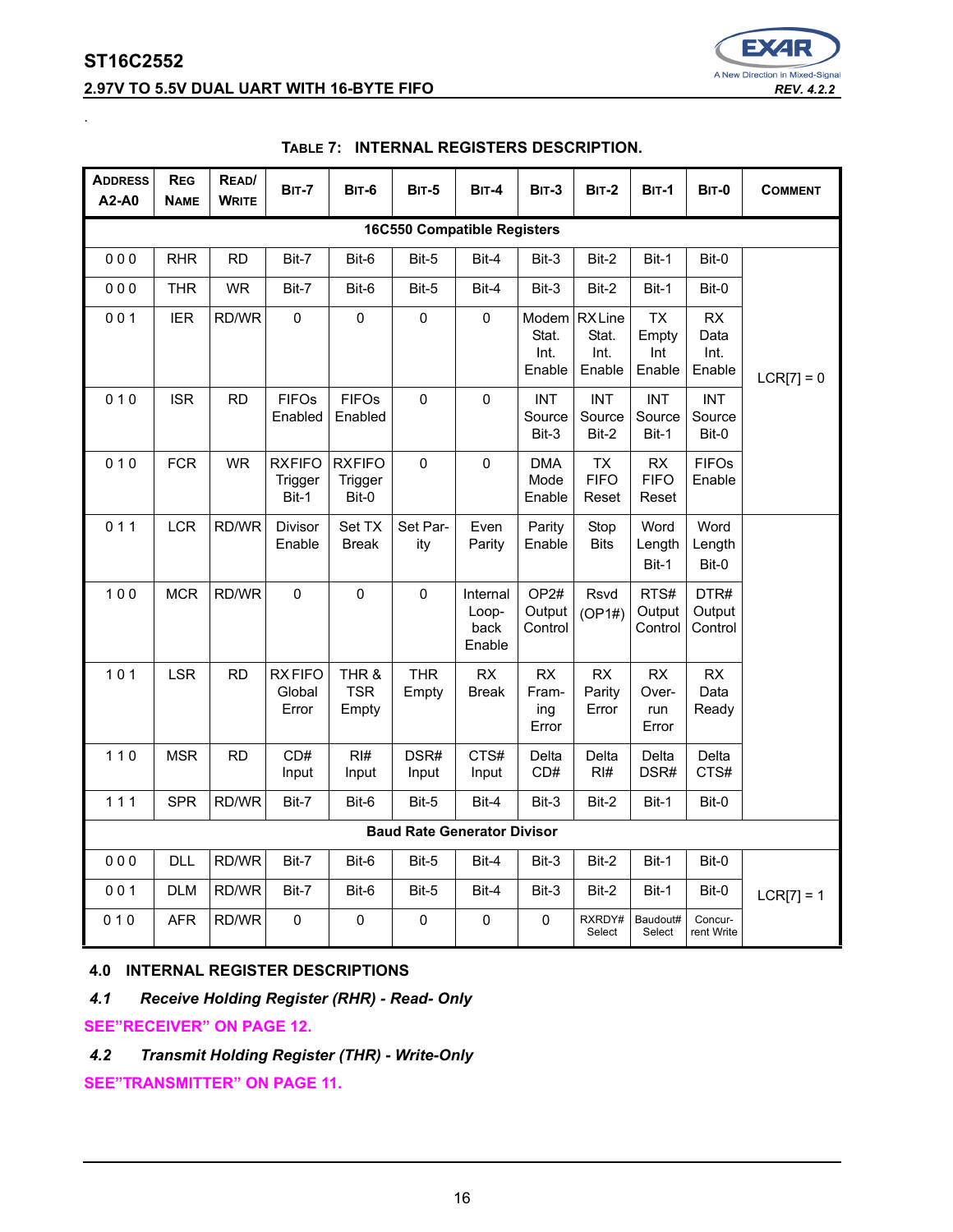#### *4.3 Baud Rate Generator Divisors (DLL and DLM) - Read/Write*

The Baud Rate Generator (BRG) is a 16-bit counter that generates the data rate for the transmitter. The rate is programmed through registers DLL and DLM which are only accessible when LCR bit-7 is set to '1'. **[SEE"PROGRAMMABLE BAUD RATE GENERATOR" ON PAGE](#page-9-0) 10.** for more details.

#### *4.4 Interrupt Enable Register (IER) - Read/Write*

The Interrupt Enable Register (IER) masks the interrupts from receive data ready, transmit empty, line status and modem status registers. These interrupts are reported in the Interrupt Status Register (ISR).

#### **4.4.1 IER versus Receive FIFO Interrupt Mode Operation**

When the receive FIFO (FCR BIT-0 = 1) and receive interrupts (IER BIT-0 = 1) are enabled, the RHR interrupts (see ISR bits 2 and 3) status will reflect the following:

- **A.** The receive data available interrupts are issued to the host when the FIFO has reached the programmed trigger level. It will be cleared when the FIFO drops below the programmed trigger level.
- **B.** FIFO level will be reflected in the ISR register when the FIFO trigger level is reached. Both the ISR register status bit and the interrupt will be cleared when the FIFO drops below the trigger level.
- **C.** The receive data ready bit (LSR BIT-0) is set as soon as a character is transferred from the shift register to the receive FIFO. It is reset when the FIFO is empty.

#### **4.4.2 IER versus Receive/Transmit FIFO Polled Mode Operation**

When FCR BIT-0 equals a logic 1 for FIFO enable; resetting IER bits 0-3 enables the ST16C2552 in the FIFO polled mode of operation. Since the receiver and transmitter have separate bits in the LSR either or both can be used in the polled mode by selecting respective transmit or receive control bit(s).

- **A.** LSR BIT-0 indicates there is data in RHR or RX FIFO.
- **B.** LSR BIT-1 indicates an overrun error has occurred and that data in the FIFO may not be valid.
- **C.** LSR BIT 2-4 provides the type of receive data errors encountered for the data byte in RHR, if any.
- **D.** LSR BIT-5 indicates transmit FIFO is empty.
- **E.** LSR BIT-6 indicates when both the transmit FIFO and TSR are empty.
- **F.** LSR BIT-7 indicates a data error in at least one character in the RX FIFO.

#### **IER[0]: RHR Interrupt Enable**

The receive data ready interrupt will be issued when RHR has a data character in the non-FIFO mode or when the receive FIFO has reached the programmed trigger level in the FIFO mode.

- Logic 0 = Disable the receive data ready interrupt (default).
- Logic 1 = Enable the receiver data ready interrupt.

#### **IER[1]: THR Interrupt Enable**

This bit enables the Transmit Ready interrupt which is issued whenever the TX FIFO becomes empty.

- Logic 0 = Disable Transmit Ready interrupt (default).
- Logic 1 = Enable Transmit Ready interrupt.

#### **IER[2]: Receive Line Status Interrupt Enable**

If any of the LSR register bits 1, 2, 3 or 4 is a logic 1, it will generate an interrupt to inform the host controller about the error status of the current data byte in FIFO. LSR bit-1 generates an interrupt immediately when the character has been received. LSR bits 2-4 generate an interrupt when the character with errors is read out of the FIFO.

- Logic 0 = Disable the receiver line status interrupt (default).
- Logic 1 = Enable the receiver line status interrupt.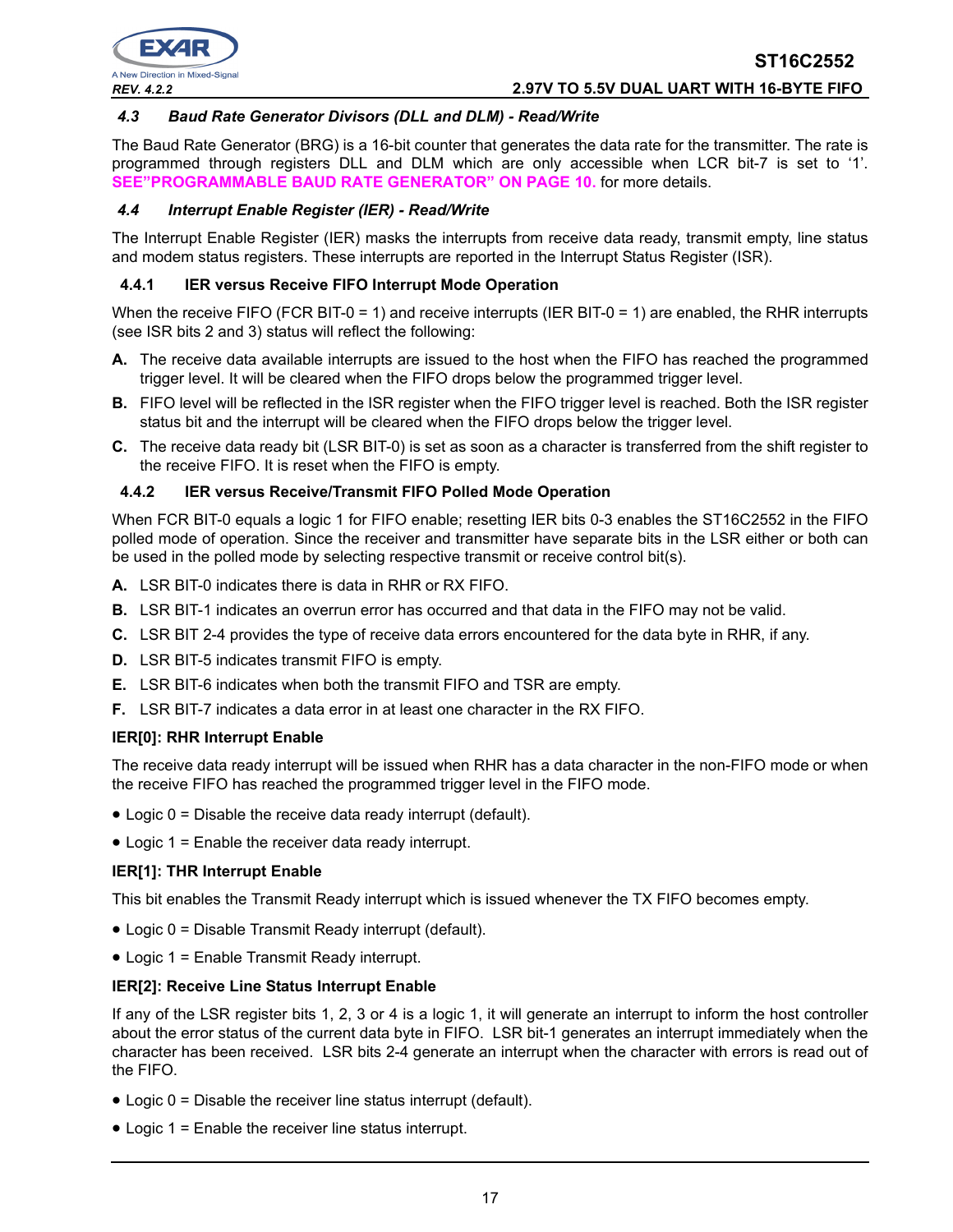# **2.97V TO 5.5V DUAL UART WITH 16-BYTE FIFO** *REV. 4.2.2*



#### **IER[3]: Modem Status Interrupt Enable**

- Logic 0 = Disable the modem status register interrupt (default).
- Logic 1 = Enable the modem status register interrupt.

#### **IER[7:4]: Reserved**

#### *4.5 Interrupt Status Register (ISR) - Read-Only*

The UART provides multiple levels of prioritized interrupts to minimize external software interaction. The Interrupt Status Register (ISR) provides the user with four interrupt status bits. Performing a read cycle on the ISR will give the user the current highest pending interrupt level to be serviced, others are queued up to be serviced next. No other interrupts are acknowledged until the pending interrupt is serviced. The Interrupt Source Table, **[Table](#page-17-0) 8**, shows the data values (bits 0-3) for the interrupt priority levels and the interrupt sources associated with each of these interrupt levels.

#### **4.5.1 Interrupt Generation:**

- LSR is by any of the LSR bits 1, 2, 3 and 4.
- RXRDY is by RX trigger level.
- RXRDY Time-out is by a 4-char plus 12 bits delay timer.
- TXRDY is by TX trigger level or TX FIFO empty.
- MSR is by any of the MSR bits 0, 1, 2 and 3.

#### **4.5.2 Interrupt Clearing:**

- LSR interrupt is cleared by a read to the LSR register.
- RXRDY interrupt is cleared by reading data until FIFO falls below the trigger level.
- RXRDY Time-out interrupt is cleared by reading RHR.
- TXRDY interrupt is cleared by a read to the ISR register or writing to THR.
- MSR interrupt is cleared by a read to the MSR register.

<span id="page-17-0"></span>

| <b>PRIORITY</b> | <b>ISR REGISTER STATUS BITS</b> |         |              | <b>SOURCE OF INTERRUPT</b> |                                     |
|-----------------|---------------------------------|---------|--------------|----------------------------|-------------------------------------|
| LEVEL           | <b>BIT-3</b>                    | $BIT-2$ | <b>BIT-1</b> | <b>BIT-0</b>               |                                     |
|                 | 0                               |         |              | 0                          | LSR (Receiver Line Status Register) |
| $\mathfrak{p}$  |                                 |         | 0            | 0                          | RXRDY (Receive Data Time-out)       |
| 3               | 0                               |         | 0            | 0                          | RXRDY (Received Data Ready)         |
| 4               | 0                               | 0       |              | 0                          | <b>TXRDY (Transmit Ready)</b>       |
| 5               | 0                               | 0       | $\mathbf 0$  | 0                          | MSR (Modem Status Register)         |
|                 | 0                               | 0       | 0            |                            | None (default)                      |

#### **TABLE 8: INTERRUPT SOURCE AND PRIORITY LEVEL**

#### **ISR[0]: Interrupt Status**

- Logic 0 = An interrupt is pending and the ISR contents may be used as a pointer to the appropriate interrupt service routine.
- Logic 1 = No interrupt pending (default condition).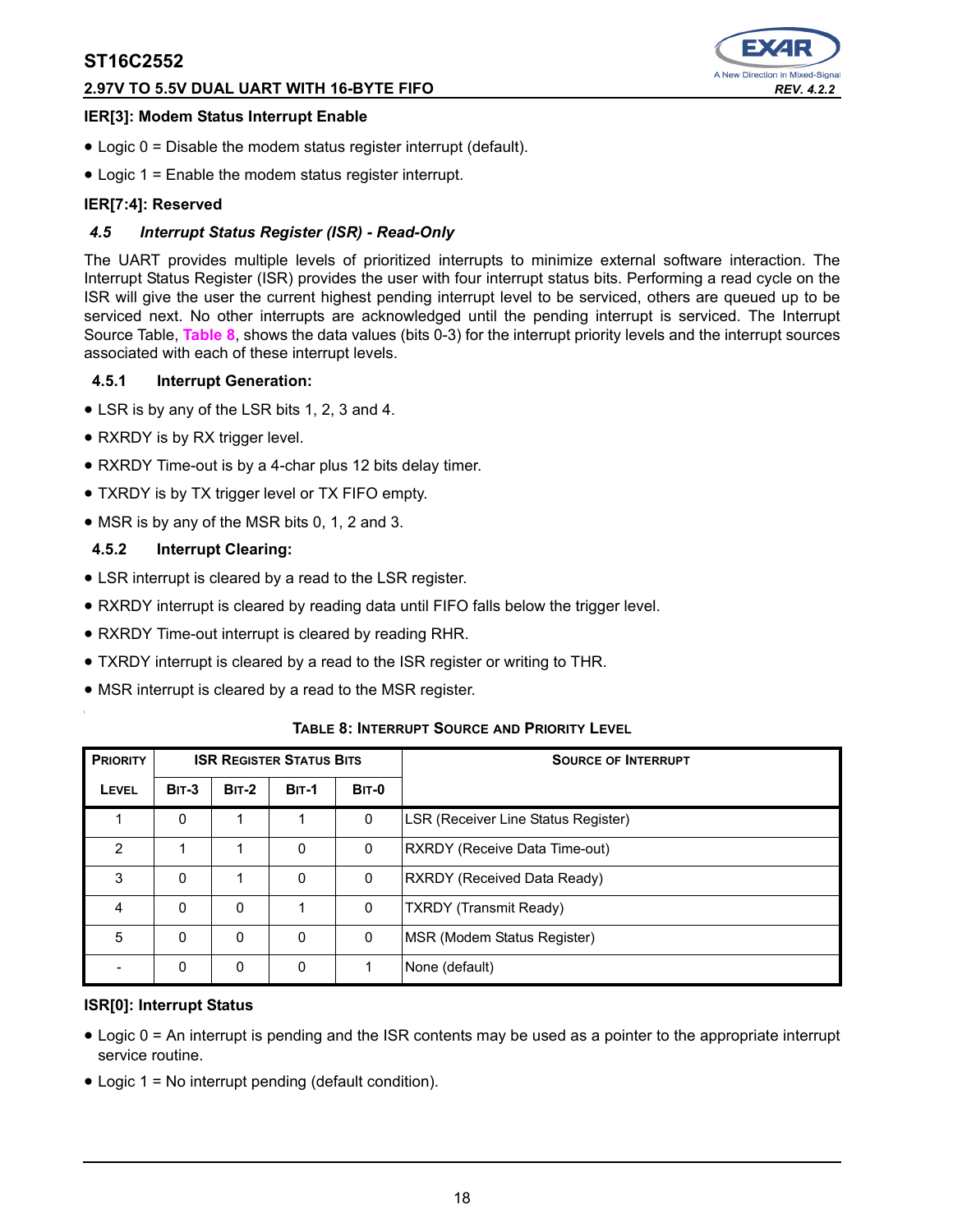

#### **ISR[3:1]: Interrupt Status**

These bits indicate the source for a pending interrupt at interrupt priority levels (See Interrupt Source **[Table](#page-17-0) 8**).

#### **ISR[5:4]: Reserved**

#### **ISR[7:6]: FIFO Enable Status**

These bits are set to a logic 0 when the FIFOs are disabled. They are set to a logic 1 when the FIFOs are enabled.

#### *4.6 FIFO Control Register (FCR) - Write-Only*

This register is used to enable the FIFOs, clear the FIFOs, set the transmit/receive FIFO trigger levels, and select the DMA mode. The DMA, and FIFO modes are defined as follows:

#### **FCR[0]: TX and RX FIFO Enable**

- Logic 0 = Disable the transmit and receive FIFO (default).
- Logic 1 = Enable the transmit and receive FIFOs. This bit must be set to logic 1 when other FCR bits are written or they will not be programmed.

#### **FCR[1]: RX FIFO Reset**

This bit is only active when FCR bit-0 is a '1'.

- Logic 0 = No receive FIFO reset (default)
- Logic 1 = Reset the receive FIFO pointers and FIFO level counter logic (the receive shift register is not cleared or altered). This bit will return to a logic 0 after resetting the FIFO.

#### **FCR[2]: TX FIFO Reset**

This bit is only active when FCR bit-0 is a '1'.

- Logic 0 = No transmit FIFO reset (default).
- Logic 1 = Reset the transmit FIFO pointers and FIFO level counter logic (the transmit shift register is not cleared or altered). This bit will return to a logic 0 after resetting the FIFO.

#### **FCR[3]: DMA Mode Select**

Controls the behavior of the TXRDY# and RXRDY# pins. See DMA operation section for details.

- Logic 0 = Normal Operation (default).
- $\bullet$  Logic 1 = DMA Mode.

#### **FCR[5:4]: Reserved**

#### **FCR[7:6]: Receive FIFO Trigger Select**

(logic 0 = default, RX trigger level =1)

<span id="page-18-0"></span>These 2 bits are used to set the trigger level for the receive FIFO. The UART will issue a receive interrupt when the number of the characters in the FIFO crosses the trigger level. **[Table](#page-18-0) 9** shows the complete selections.

| TABLE 9: TRANSMIT AND RECEIVE FIFO TRIGGER LEVEL SELECTION |
|------------------------------------------------------------|
|------------------------------------------------------------|

| <b>FCR</b><br><b>BIT-7</b> | <b>FCR</b><br><b>BIT-6</b> | <b>RECEIVE</b><br><b>TRIGGER</b><br>LEVEL | <b>COMPATIBILITY</b> |
|----------------------------|----------------------------|-------------------------------------------|----------------------|
|                            |                            | 1 (default)                               | Table-A. 16C550,     |
| 0                          |                            |                                           | 16C2550, 16C2552,    |
|                            |                            |                                           | 16C554, 16C580 com-  |
|                            |                            | 14                                        | patible.             |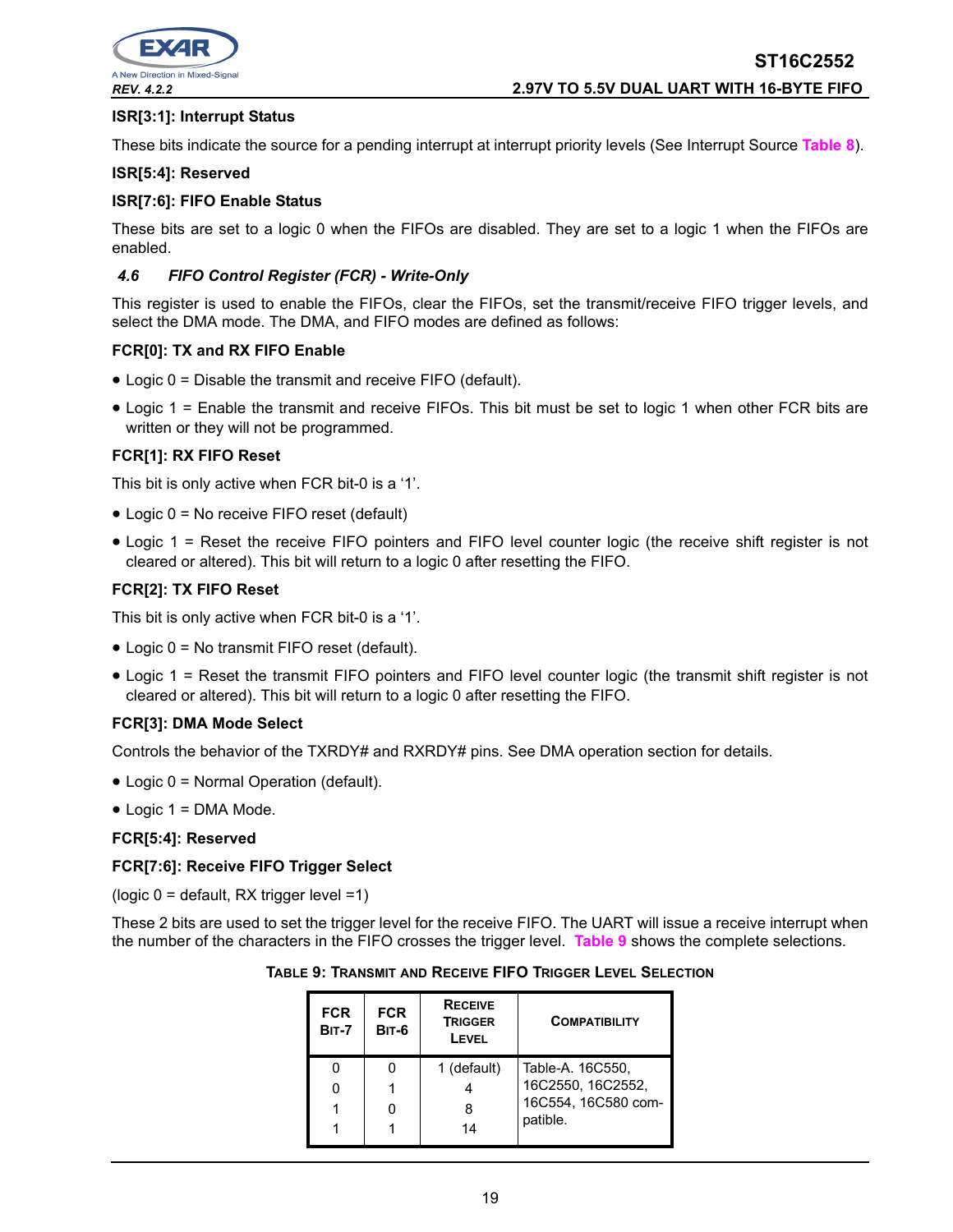

#### **2.97V TO 5.5V DUAL UART WITH 16-BYTE FIFO** *REV. 4.2.2*

#### *4.7 Line Control Register (LCR) - Read/Write*

The Line Control Register is used to specify the asynchronous data communication format. The word or character length, the number of stop bits, and the parity are selected by writing the appropriate bits in this register.

#### **LCR[1:0]: TX and RX Word Length Select**

These two bits specify the word length to be transmitted or received.

| <b>BIT-1</b> | <b>BIT-0</b> | <b>WORD LENGTH</b> |
|--------------|--------------|--------------------|
|              |              | 5 (default)        |
|              |              |                    |
|              |              |                    |
|              |              |                    |

# **LCR[2]: TX and RX Stop-bit Length Select**

The length of stop bit is specified by this bit in conjunction with the programmed word length.

| <b>BIT-2</b> | <b>WORD</b><br><b>LENGTH</b> | <b>STOP BIT LENGTH</b><br>(BIT TIME(S)) |
|--------------|------------------------------|-----------------------------------------|
|              | 5,6,7,8                      | 1 (default)                             |
|              |                              | $1 - 1/2$                               |
|              | 6,7,8                        |                                         |

#### **LCR[3]: TX and RX Parity Select**

Parity or no parity can be selected via this bit. The parity bit is a simple way used in communications for data integrity check. See **[Table](#page-20-0) 10** for parity selection summary below.

- $\bullet$  Logic 0 = No parity.
- Logic 1 = A parity bit is generated during the transmission while the receiver checks for parity error of the data character received.

#### **LCR[4]: TX and RX Parity Select**

If the parity bit is enabled with LCR bit-3 set to a logic 1, LCR BIT-4 selects the even or odd parity format.

- Logic 0 = ODD Parity is generated by forcing an odd number of logic 1's in the transmitted character. The receiver must be programmed to check the same format (default).
- Logic 1 = EVEN Parity is generated by forcing an even number of logic 1's in the transmitted character. The receiver must be programmed to check the same format.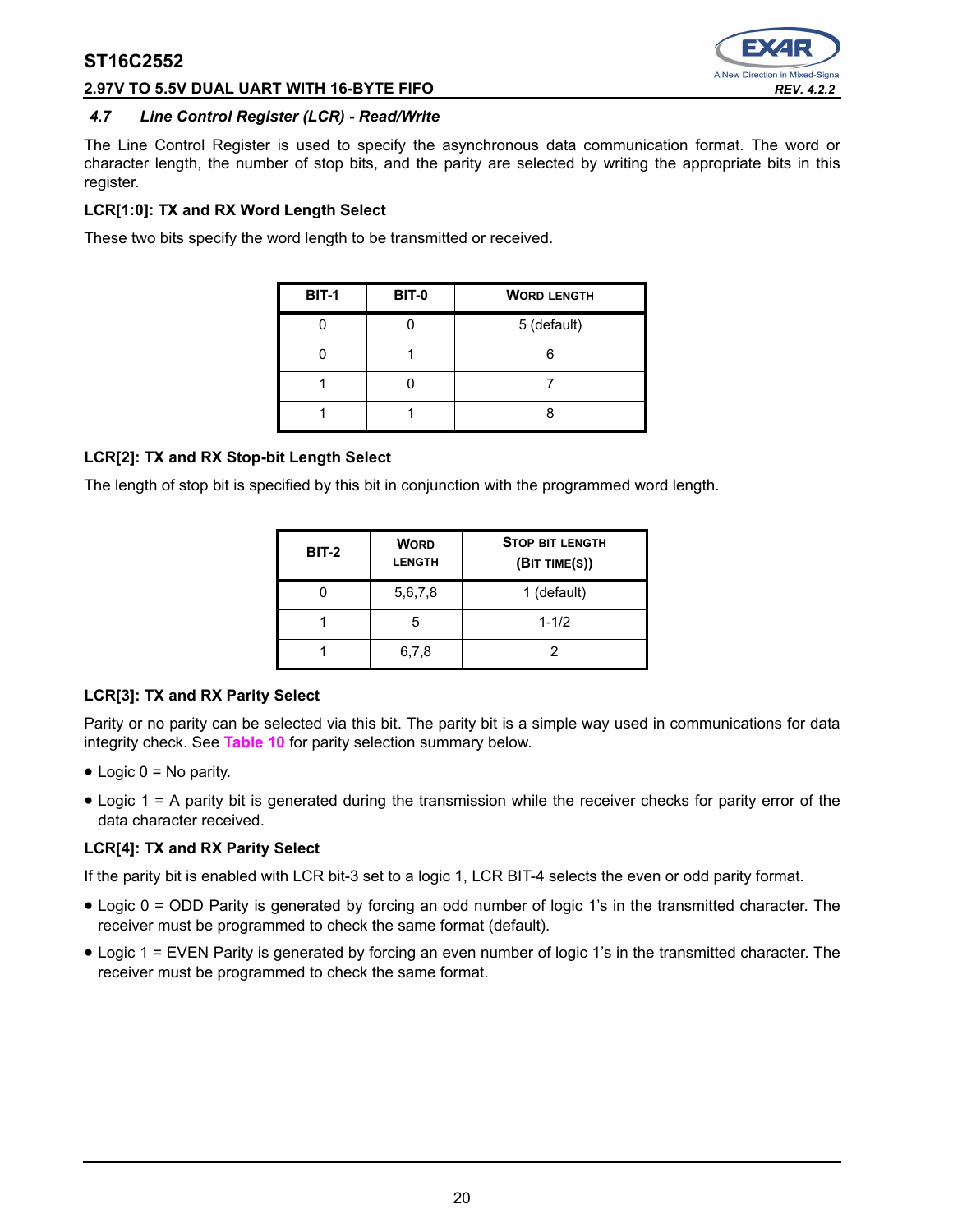

### **LCR[5]: TX and RX Parity Select**

If the parity bit is enabled, LCR BIT-5 selects the forced parity format.

- LCR[5] = logic 0, parity is not forced (default).
- LCR[5] = logic 1 and LCR[4] = logic 0, parity bit is forced to a logical 1 for the transmit and receive data.
- <span id="page-20-0"></span>• LCR[5] = logic 1 and LCR[4] = logic 1, parity bit is forced to a logical 0 for the transmit and receive data.

|  | LCR BIT-5 LCR BIT-4 LCR BIT-3 | <b>PARITY SELECTION</b>     |
|--|-------------------------------|-----------------------------|
|  |                               | No parity                   |
|  |                               | Odd parity                  |
|  |                               | Even parity                 |
|  |                               | Force parity to mark, "1"   |
|  |                               | Forced parity to space, "0" |

**TABLE 10: PARITY SELECTION**

#### **LCR[6]: Transmit Break Enable**

When enabled, the Break control bit causes a break condition to be transmitted (the TX output is forced to a "space', logic 0, state). This condition remains, until disabled by setting LCR bit-6 to a logic 0.

- Logic 0 = No TX break condition (default).
- Logic 1 = Forces the transmitter output (TX) to a "space", logic 0, for alerting the remote receiver of a line break condition.

#### **LCR[7]: Baud Rate Divisors Enable**

Baud rate generator divisor (DLL/DLM) enable.

- Logic 0 = Data registers are selected. (default)
- Logic 1 = Divisor latch registers are selected.

#### *4.8 Modem Control Register (MCR) or General Purpose Outputs Control - Read/Write*

The MCR register is used for controlling the serial/modem interface signals or general purpose inputs/outputs.

#### **MCR[0]: DTR# Output**

The DTR# pin is a modem control output. If the modem interface is not used, this output may be used as a general purpose output.

- Logic 0 = Force DTR# output to a logic 1 (default).
- Logic 1 = Force DTR# output to a logic 0.

#### **MCR[1]: RTS# Output**

The RTS# pin is a modem control output. If the modem interface is not used, this output may be used as a general purpose output.

- Logic 0 = Force RTS# output to a logic 1 (default).
- Logic 1 = Force RTS# output to a logic 0.

#### **MCR[2]: OP1# Output**

OP1# is not available as an output pin on the 2552. But it is available for use during Internal Loopback Mode. In the Loopback Mode, this bit is used to write the state of the modem RI# interface signal.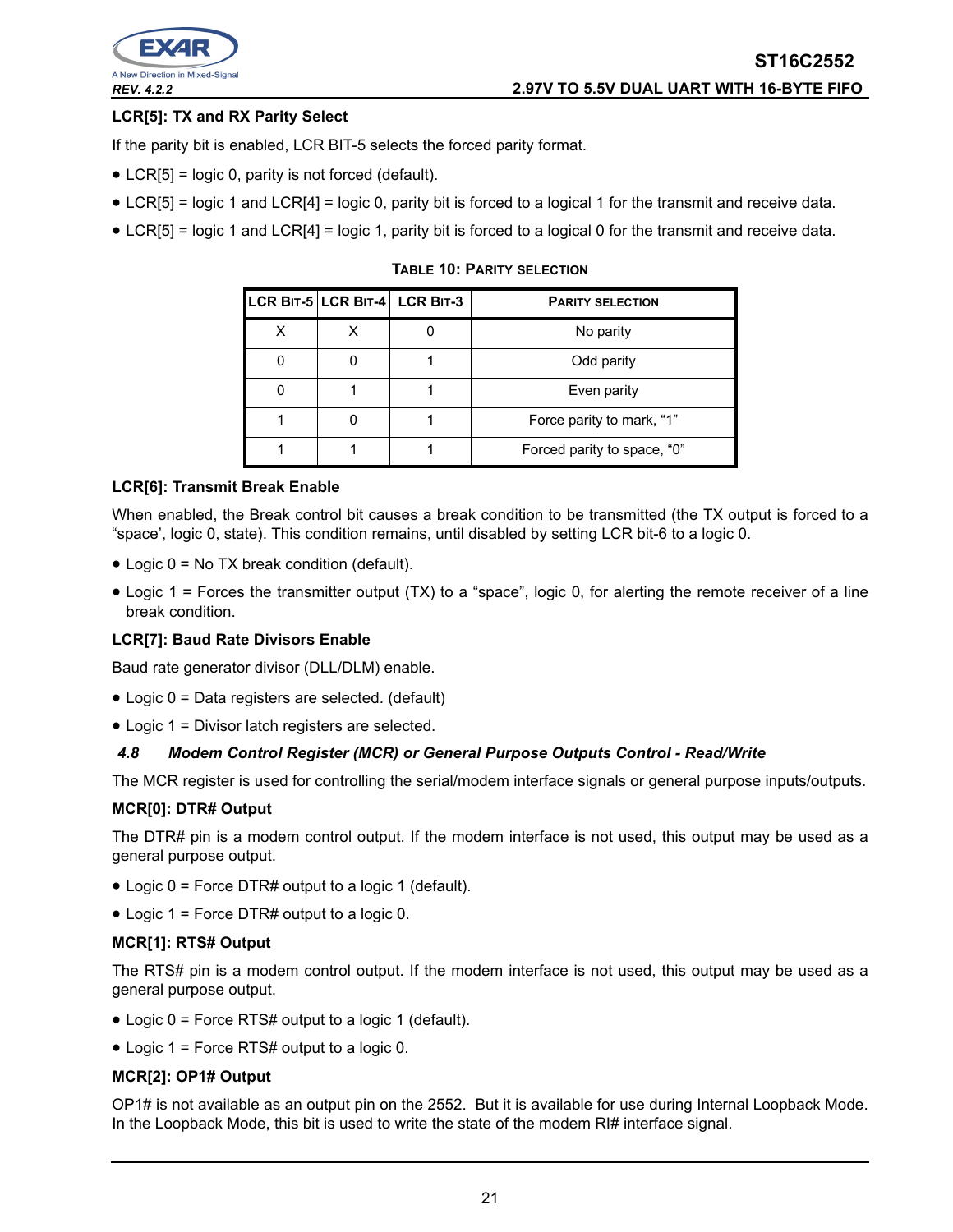### **2.97V TO 5.5V DUAL UART WITH 16-BYTE FIFO** *REV. 4.2.2*



#### **MCR[3]: OP2# Output**

OP2# is available as an output pin on the 2552 when AFR[2:1] = '00'. In the Loopback Mode, MCR[3] is used to write the state of the modem CD# interface signal. Also see pin descriptions for MF# pins.

- Logic 0 = Forces OP2# output to a logic 1 (default).
- Logic 1 = Forces OP2# output to a logic 0.

#### **MCR[4]: Internal Loopback Enable**

- Logic 0 = Disable loopback mode (default).
- Logic 1 = Enable local loopback mode, see loopback section and **[Figure](#page-13-0) 11**.

#### **MCR[7:5]: Reserved**

#### *4.9 Line Status Register (LSR) - Read Only*

This register provides the status of data transfers between the UART and the host.

#### **LSR[0]: Receive Data Ready Indicator**

- Logic 0 = No data in receive holding register or FIFO (default).
- Logic 1 = Data has been received and is saved in the receive holding register or FIFO.

#### **LSR[1]: Receiver Overrun Flag**

- Logic 0 = No overrun error (default).
- Logic 1 = Overrun error. A data overrun error condition occurred in the receive shift register. This happens when additional data arrives while the FIFO is full. In this case the previous data in the receive shift register is overwritten. Note that under this condition the data byte in the receive shift register is not transferred into the FIFO, therefore the data in the FIFO is not corrupted by the error.

#### **LSR[2]: Receive Data Parity Error Tag**

- Logic 0 = No parity error (default).
- Logic 1 = Parity error. The receive character in RHR does not have correct parity information and is suspect. This error is associated with the character available for reading in RHR.

#### **LSR[3]: Receive Data Framing Error Tag**

- Logic 0 = No framing error (default).
- Logic 1 = Framing error. The receive character did not have a valid stop bit(s). This error is associated with the character available for reading in RHR.

#### **LSR[4]: Receive Break Tag**

- Logic 0 = No break condition (default).
- Logic 1 = The receiver received a break signal (RX was a logic 0 for at least one character frame time). In the FIFO mode, only one break character is loaded into the FIFO. The break indication remains until the RX input returns to the idle condition, "mark" or logic 1.

#### **LSR[5]: Transmit Holding Register Empty Flag**

This bit is the Transmit Holding Register Empty indicator. This bit indicates that the transmitter is ready to accept a new character for transmission. In addition, this bit causes the UART to issue an interrupt to the host when the THR interrupt enable is set. The THR bit is set to a logic 1 when the last data byte is transferred from the transmit holding register to the transmit shift register. The bit is reset to logic 0 concurrently with the data loading to the transmit holding register by the host. In the FIFO mode this bit is set when the transmit FIFO is empty, it is cleared when the transmit FIFO contains at least 1 byte.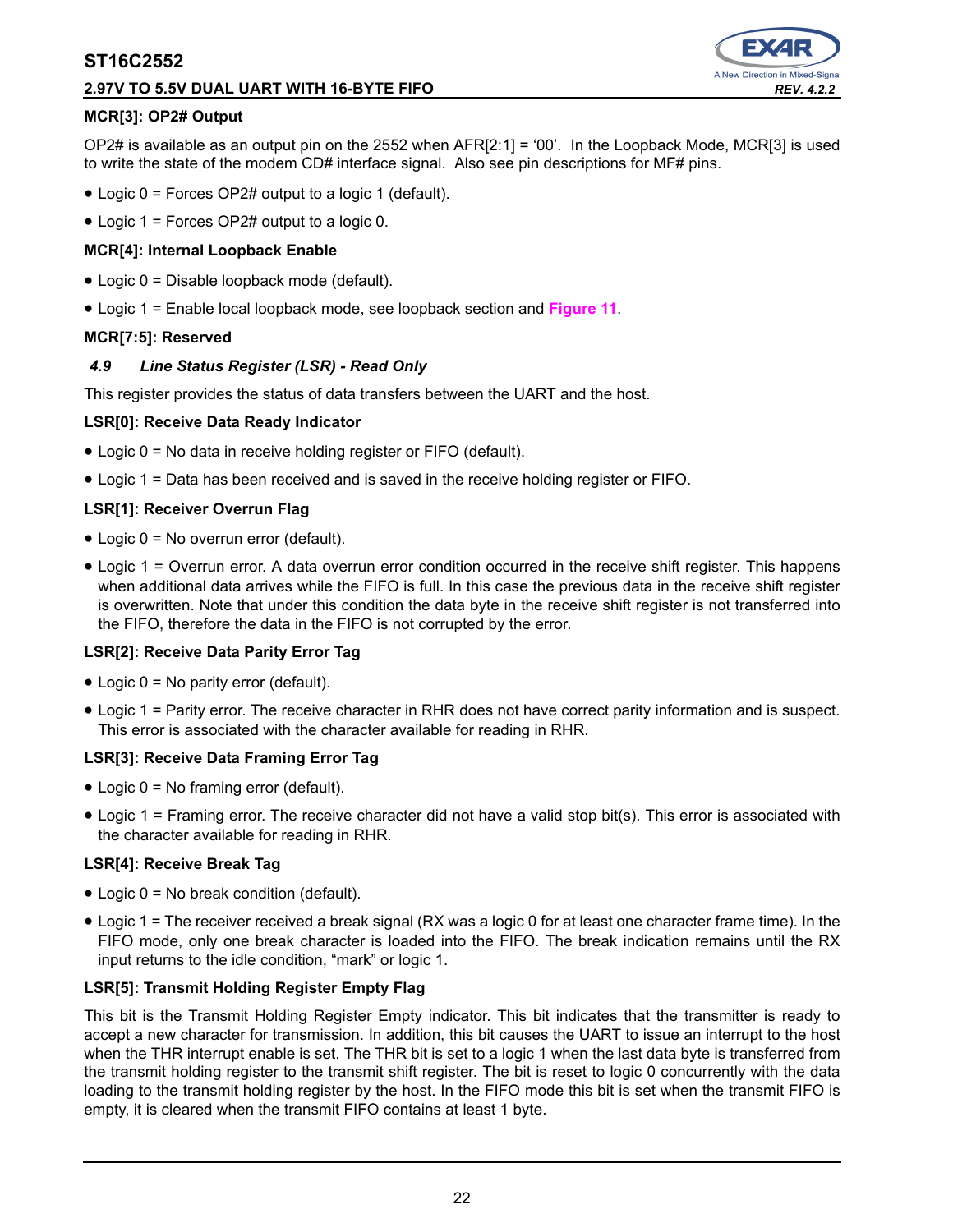

#### **LSR[6]: THR and TSR Empty Flag**

This bit is set to a logic 1 whenever the transmitter goes idle. It is set to logic 0 whenever either the THR or TSR contains a data character. In the FIFO mode this bit is set to a logic 1 whenever the transmit FIFO and transmit shift register are both empty.

#### **LSR[7]: Receive FIFO Data Error Flag**

- Logic 0 = No FIFO error (default).
- Logic 1 = A global indicator for the sum of all error bits in the RX FIFO. At least one parity error, framing error or break indication is in the FIFO data. This bit clears when there is no more error(s) in the FIFO.

#### *4.10 Modem Status Register (MSR) - Read Only*

This register provides the current state of the modem interface signals, or other peripheral device that the UART is connected. Lower four bits of this register are used to indicate the changed information. These bits are set to a logic 1 whenever a signal from the modem changes state. These bits may be used as general purpose inputs/outputs when they are not used with modem signals.

#### **MSR[0]: Delta CTS# Input Flag**

- Logic 0 = No change on CTS# input (default).
- Logic 1 = The CTS# input has changed state since the last time it was monitored. A modem status interrupt will be generated if MSR interrupt is enabled (IER bit-3).

#### **MSR[1]: Delta DSR# Input Flag**

- Logic 0 = No change on DSR# input (default).
- Logic 1 = The DSR# input has changed state since the last time it was monitored. A modem status interrupt will be generated if MSR interrupt is enabled (IER bit-3).

#### **MSR[2]: Delta RI# Input Flag**

- Logic 0 = No change on RI# input (default).
- Logic 1 = The RI# input has changed from a logic 0 to a logic 1, ending of the ringing signal. A modem status interrupt will be generated if MSR interrupt is enabled (IER bit-3).

#### **MSR[3]: Delta CD# Input Flag**

- Logic 0 = No change on CD# input (default).
- Logic 1 = Indicates that the CD# input has changed state since the last time it was monitored. A modem status interrupt will be generated if MSR interrupt is enabled (IER bit-3).

#### **MSR[4]: CTS Input Status**

Normally MSR bit-4 bit is the compliment of the CTS# input. However in the loopback mode, this bit is equivalent to the RTS# bit in the MCR register. The CTS# input may be used as a general purpose input when the modem interface is not used.

#### **MSR[5]: DSR Input Status**

Normally this bit is the compliment of the DSR# input. In the loopback mode, this bit is equivalent to the DTR# bit in the MCR register. The DSR# input may be used as a general purpose input when the modem interface is not used.

#### **MSR[6]: RI Input Status**

Normally this bit is the compliment of the RI# input. In the loopback mode this bit is equivalent to bit-2 in the MCR register. The RI# input may be used as a general purpose input when the modem interface is not used.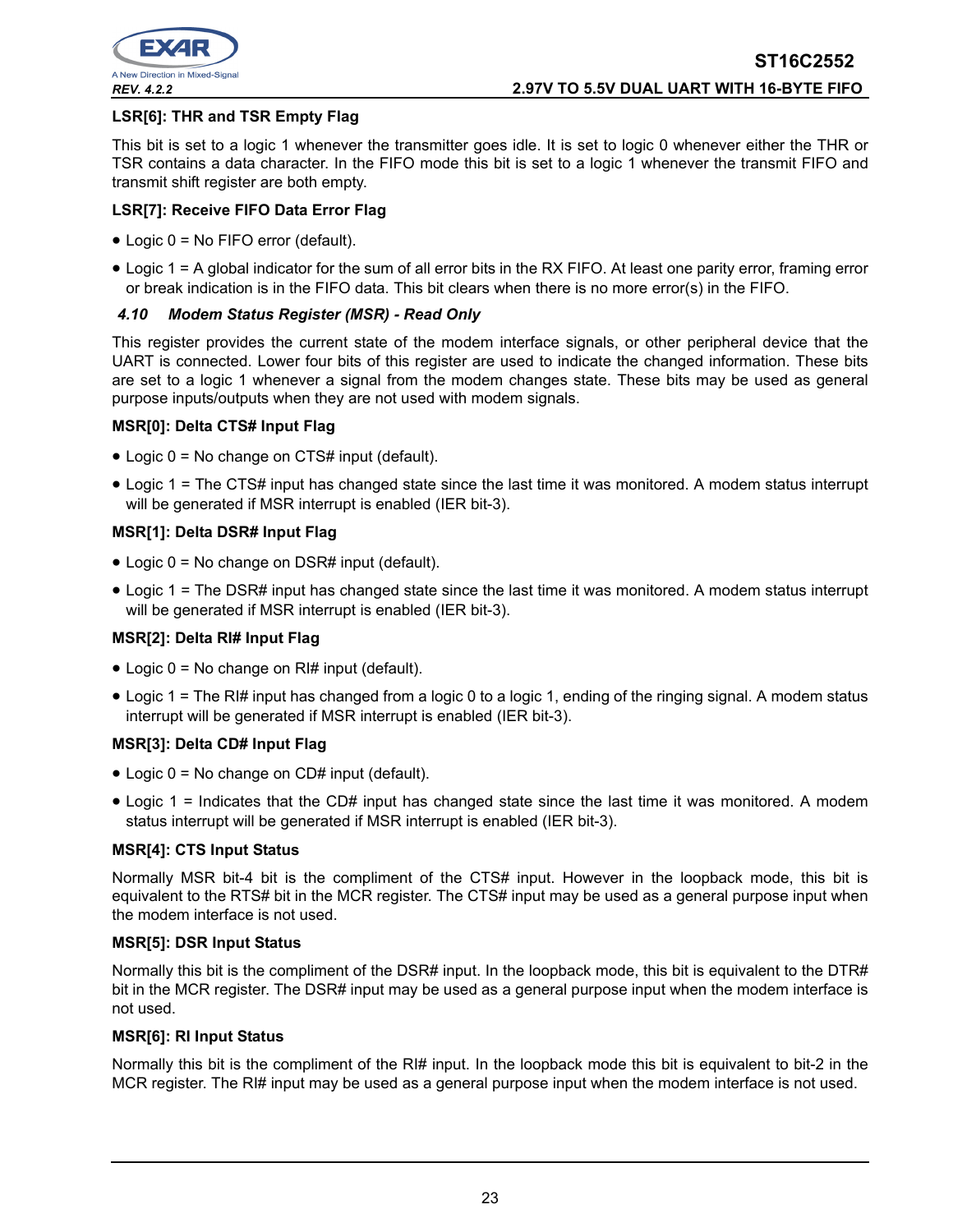#### **2.97V TO 5.5V DUAL UART WITH 16-BYTE FIFO** *REV. 4.2.2*



#### **MSR[7]: CD Input Status**

Normally this bit is the compliment of the CD# input. In the loopback mode this bit is equivalent to bit-3 in the MCR register. The CD# input may be used as a general purpose input when the modem interface is not used.

#### *4.11 Scratch Pad Register (SPR) - Read/Write*

This is a 8-bit general purpose register for the user to store temporary data. The content of this register is preserved during sleep mode but becomes 0xFF (default) after a reset or a power off-on cycle.

#### *4.12 Baud Rate Generator Registers (DLL and DLM) - Read/Write*

The concatenation of the contents of DLM and DLL gives the 16-bit divisor value which is used to calculate the baud rate:

• Baud Rate = (Clock Frequency / 16) / Divisor

See MCR bit-7 and the baud rate table also.

#### *4.13 Alternate Function Register (AFR) - Read/Write*

This register is used to select specific modes of MF# operation and to allow both UART register sets to be written concurrently.

#### **AFR[0]: Concurrent Write Mode**

When this bit is set, the CPU can write concurrently to the same register in both UARTs. This function is intended to reduce the dual UART initialization time. It can be used by the CPU when both channels are initialized to the same state. The external CPU can set or clear this bit by accessing either register set. When this bit is set, the channel select pin still selects the channel to be accessed during read operations. The user should ensure that LCR Bit-7 of both channels are in the same state before executing a concurrent write to the registers at address 0, 1, or 2.

- Logic 0 = No concurrent write (default).
- Logic 1 = Register set A and B are written concurrently with a single external CPU I/O write operation.

#### **AFR[2:1]: MF# Output Select**

These bits select a signal function for output on the MF# A/B pins. These signal function are described as: OP2#, BAUDOUT#, or RXRDY#. Only one signal function can be selected at a time.

| <b>BIT-2</b> | <b>BIT-1</b> | <b>MF# FUNCTION</b> |
|--------------|--------------|---------------------|
|              |              | OP2# (default)      |
|              |              | BAUDOUT#            |
|              |              | RXRDY#              |
|              |              | Reserved            |

#### **AFR[7:3]: Reserved**

All are initialized to logic 0.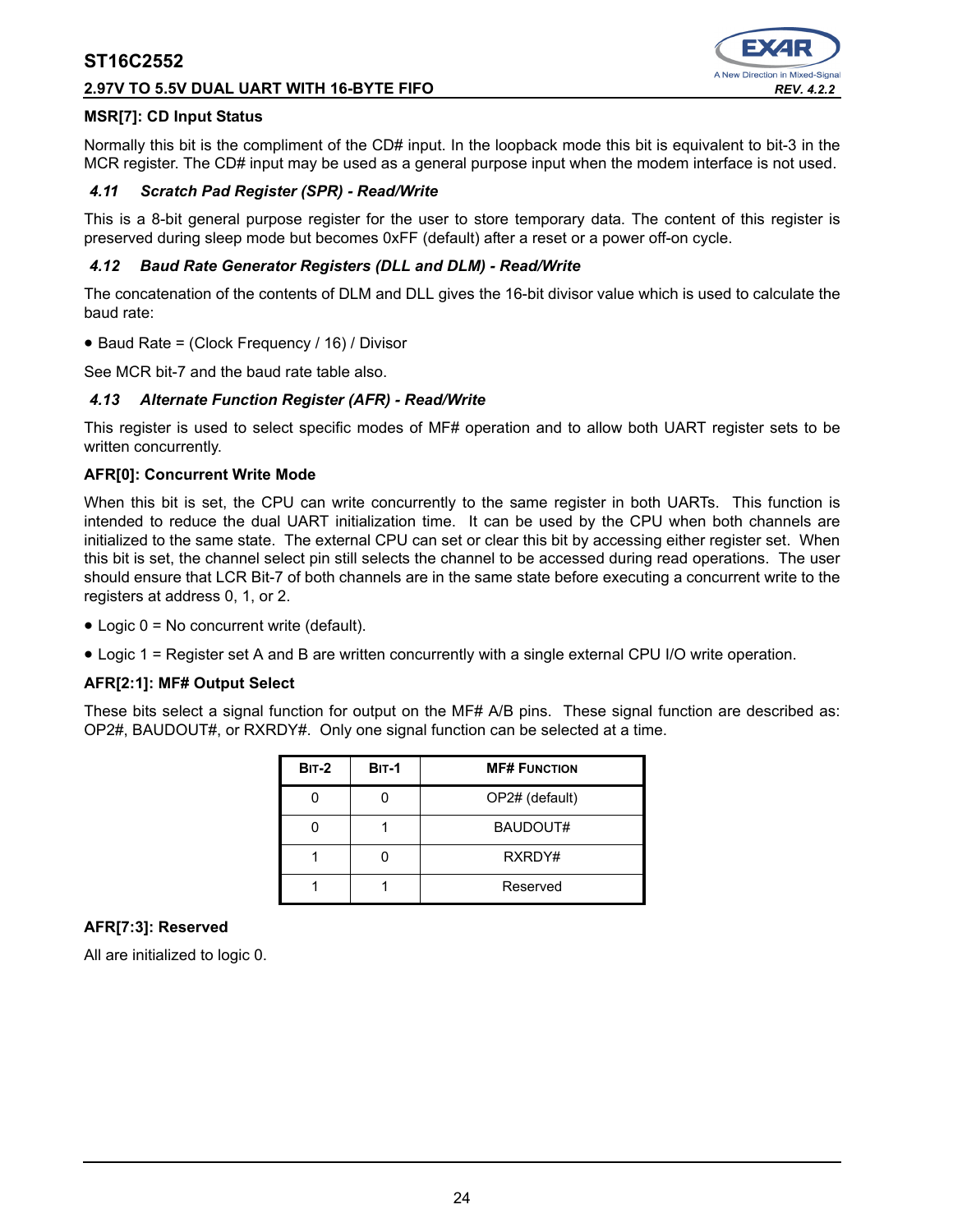<span id="page-24-0"></span>

# **TABLE 11: UART RESET CONDITIONS FOR CHANNEL A AND B**

| <b>REGISTERS</b>   | <b>RESET STATE</b>                             |
|--------------------|------------------------------------------------|
| <b>DLL</b>         | Bits $7-0 = 0 \times X$                        |
| <b>DLM</b>         | Bits $7-0 = 0 \times XX$                       |
| <b>AFR</b>         | Bits $7-0 = 0 \times 00$                       |
| <b>RHR</b>         | Bits $7-0 = 0 \times X$                        |
| <b>THR</b>         | Bits $7-0 = 0 \times XX$                       |
| <b>IER</b>         | Bits $7-0 = 0 \times 00$                       |
| <b>FCR</b>         | Bits $7-0 = 0 \times 00$                       |
| <b>ISR</b>         | Bits $7-0 = 0 \times 01$                       |
| <b>LCR</b>         | Bits $7-0 = 0 \times 00$                       |
| <b>MCR</b>         | Bits $7-0 = 0 \times 00$                       |
| <b>LSR</b>         | Bits $7-0 = 0 \times 60$                       |
| <b>MSR</b>         | Bits $3-0$ = Logic 0                           |
|                    | Bits 7-4 = Logic levels of the inputs inverted |
| <b>SPR</b>         | Bits $7-0 = 0 \times FF$                       |
| <b>I/O SIGNALS</b> | <b>RESET STATE</b>                             |
| <b>TX</b>          | Logic 1                                        |
| MF#                | Logic 1                                        |
| RTS#               | Logic 1                                        |
| DTR#               | Logic 1                                        |
| TXRDY#             | Logic 0                                        |
| <b>INT</b>         | Logic 0                                        |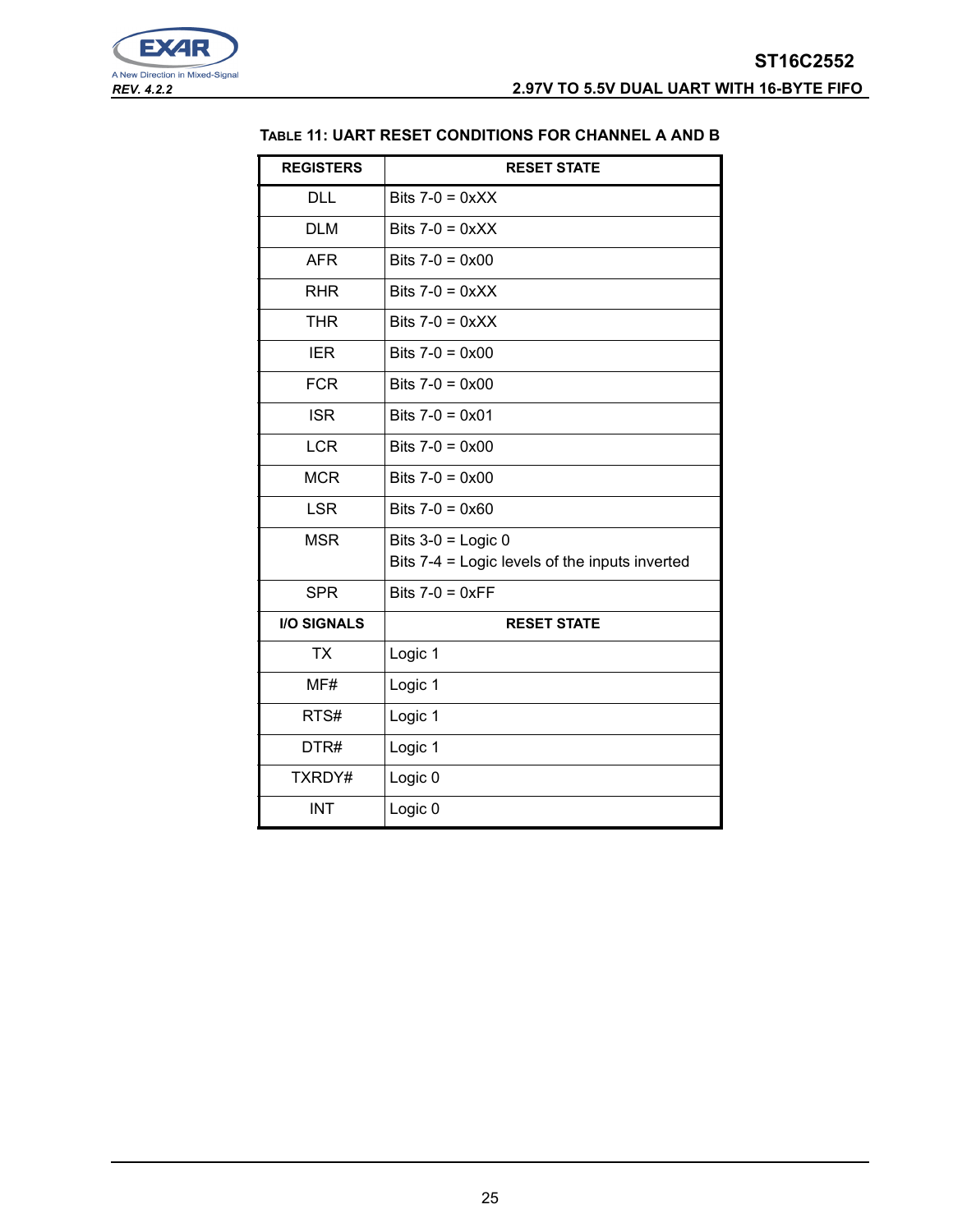# **2.97V TO 5.5V DUAL UART WITH 16-BYTE FIFO** *REV. 4.2.2*



# **ABSOLUTE MAXIMUM RATINGS**

| Power Supply Range           | 7 Volts                           |
|------------------------------|-----------------------------------|
| Voltage at Any Pin           | GND-0.3 V to +5.5 V               |
| <b>Operating Temperature</b> | $-40^{\circ}$ to $+85^{\circ}$ C  |
| Storage Temperature          | $-65^{\circ}$ to $+150^{\circ}$ C |
| Package Dissipation          | 500 mW                            |

# **TYPICAL PACKAGE THERMAL RESISTANCE DATA (Margin of error: ± 15%)**

Thermal Resistance (44-PLCC) theta-ja =  $50^{\circ}$ C/W, theta-jc =  $21^{\circ}$ C/W

# **ELECTRICAL CHARACTERISTICS**

# *DC ELECTRICAL CHARACTERISTICS*

 $\blacksquare$  <code>UNLESS</code> <code>OTHERWISE</code> <code>NOTED: <code>TA=0 $^{\text{o}}$  to 70 $^{\text{o}}$ C (-40 $^{\text{o}}$  to +85 $^{\text{o}}$ C for industrial grade package), <code>Vcc</code> is 2.97V to</code></code> **5.5V** 

|                   |                               |                                                   |            |                                                   |            | TOP MARKING "A2 YYWW"                             | <b>AND NEWER</b> |                                                   |     |              |                   |
|-------------------|-------------------------------|---------------------------------------------------|------------|---------------------------------------------------|------------|---------------------------------------------------|------------------|---------------------------------------------------|-----|--------------|-------------------|
| <b>SYMBOL</b>     | <b>PARAMETER</b>              | <b>LIMITS</b><br>3.3V<br><b>MIN</b><br><b>MAX</b> |            | <b>LIMITS</b><br>5.0V<br><b>MIN</b><br><b>MAX</b> |            | <b>LIMITS</b><br>3.3V<br><b>MAX</b><br><b>MIN</b> |                  | <b>LIMITS</b><br>5.0V<br><b>MIN</b><br><b>MAX</b> |     | <b>UNITS</b> | <b>CONDITIONS</b> |
| $V_{ILCK}$        | Clock Input Low Level         | $-0.3$                                            | 0.6        | $-0.5$                                            | 0.6        | $-0.3$                                            | 0.6              | $-0.5$                                            | 0.6 | V            |                   |
| $V_{HCK}$         | Clock Input High Level        | 2.4                                               | <b>VCC</b> | 3.0                                               | <b>VCC</b> | 2.4                                               | 5.5              | 3.0                                               | 5.5 | $\vee$       |                   |
| $V_{IL}$          | Input Low Voltage             | $-0.3$                                            | 0.8        | $-0.5$                                            | 0.8        | $-0.3$                                            | 0.8              | $-0.5$                                            | 0.8 | $\vee$       |                   |
| $V_{\text{IH}}$   | Input High Voltage            | 2.0                                               | <b>VCC</b> | 2.2                                               | <b>VCC</b> | 2.0                                               | 5.5              | 2.2                                               | 5.5 | $\vee$       |                   |
| $V_{OL}$          | Output Low Voltage            |                                                   |            |                                                   | 0.4        |                                                   |                  |                                                   | 0.4 | $\vee$       | $I_{OL}$ = 6 mA   |
| $V_{OL}$          | <b>Output Low Voltage</b>     |                                                   | 0.4        |                                                   |            |                                                   | 0.4              |                                                   |     | V            | $I_{OL}$ = 4 mA   |
| $V_{OH}$          | Output High Voltage           |                                                   |            | 2.4                                               |            |                                                   |                  | 2.4                                               |     | V            | $I_{OH}$ = -6 mA  |
| $V_{OH}$          | Output High Voltage           | 2.0                                               |            |                                                   |            | 2.0                                               |                  |                                                   |     | $\vee$       | $I_{OH}$ = -1 mA  |
| $I_{\parallel L}$ | Input Low Leakage<br>Current  |                                                   | ±10        |                                                   | ±10        |                                                   | ±10              |                                                   | ±10 | uA           |                   |
| Iн                | Input High Leakage<br>Current |                                                   | ±10        |                                                   | ±10        |                                                   | ±10              |                                                   | ±10 | uA           |                   |
| $C_{\text{IN}}$   | Input Pin Capacitance         |                                                   | 5          |                                                   | 5          |                                                   | 5                |                                                   | 5   | pF           |                   |
| $I_{\rm CC}$      | Power Supply Current          |                                                   | 1.2        |                                                   | 3          |                                                   | 1.2              |                                                   | 3   | mA           |                   |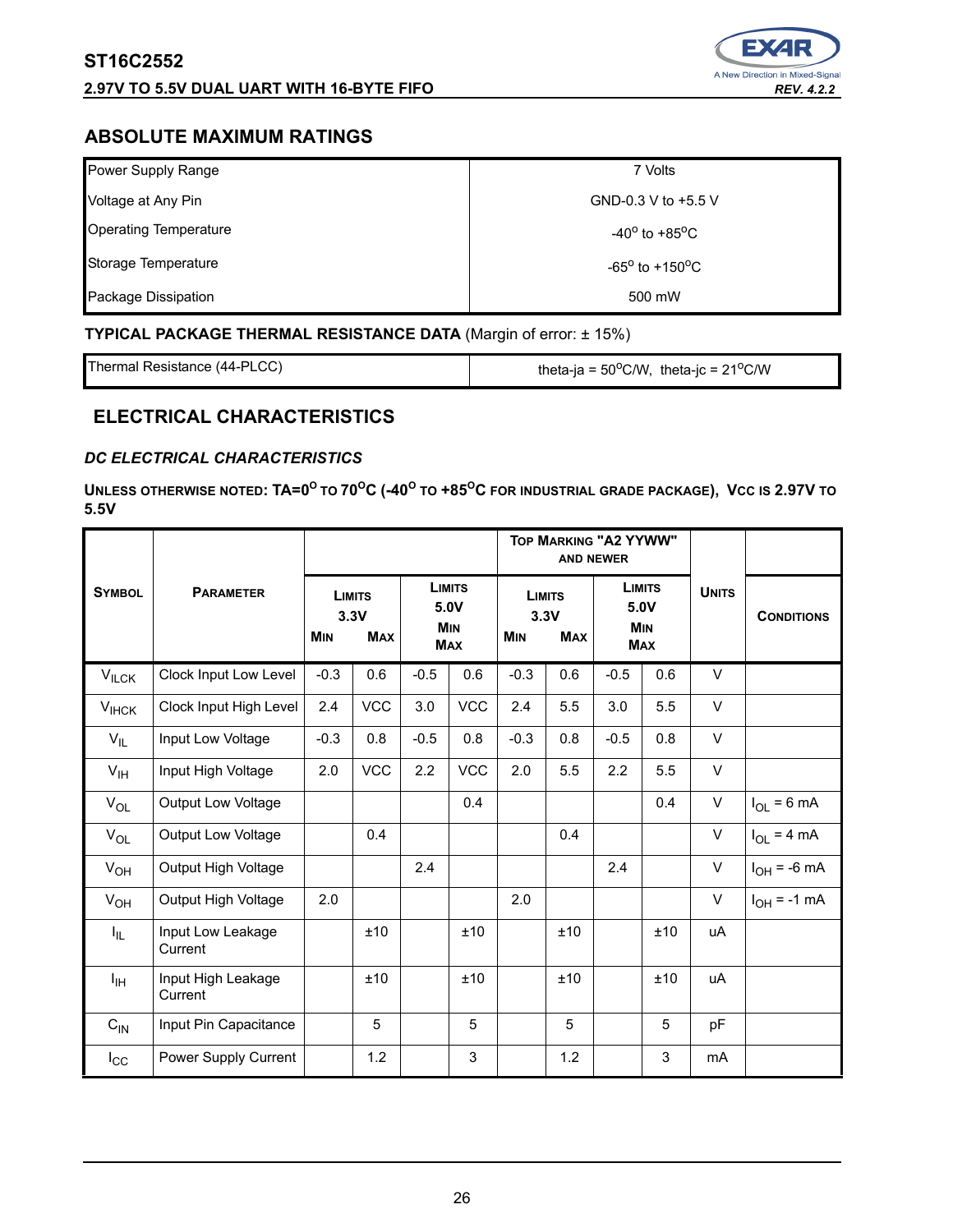

*AC ELECTRICAL CHARACTERISTICS* 

#### $\mathbf{D} = \mathbf{D}^\mathrm{O}$  to  $\mathbf{D}^\mathrm{O}$  (-40 $^\mathrm{O}$  to +85 $^\mathrm{O}$ C for industrial grade package), Vcc is 2.97 to 5.5V

# **70 PF LOAD WHERE APPLICABLE**

|                                               |                                                | <b>LIMITS</b>    |              | <b>LIMITS</b> |              | <b>UNIT</b>              |
|-----------------------------------------------|------------------------------------------------|------------------|--------------|---------------|--------------|--------------------------|
| <b>SYMBOL</b>                                 | <b>PARAMETER</b>                               |                  | 3.3          |               | 5.0          |                          |
|                                               |                                                | <b>MIN</b>       | <b>MAX</b>   | <b>MIN</b>    | <b>MAX</b>   |                          |
| $\blacksquare$                                | Crystal Frequency                              |                  | 20           |               | 24           | <b>MHz</b>               |
| <b>CLK</b>                                    | <b>Clock Pulse Duration</b>                    | 17               |              | 8             |              | ns                       |
| <b>OSC</b>                                    | <b>External Clock Frequency</b>                |                  | 30           |               | 64           | <b>MHz</b>               |
| $T_{AS}$                                      | Address Setup Time                             | 5                |              | $\Omega$      |              | ns                       |
| T <sub>AH</sub>                               | Address Hold Time                              | 10               |              | 5             |              | ns                       |
| $T_{CS}$                                      | Chip Select Width                              | 66               |              | 50            |              | ns                       |
| $T_{RD}$                                      | IOR# Strobe Width                              | 35               |              | 25            |              | ns                       |
| $T_{DY}$                                      | Read Cycle Delay                               | 40               |              | 30            |              | ns                       |
| T <sub>RDV</sub>                              | Data Access Time                               |                  | 35           |               | 25           | ns                       |
| $T_{DD}$                                      | Data Disable Time                              | 0                | 25           | 0             | 15           | ns                       |
| T <sub>WR</sub>                               | IOW# Strobe Width                              | 40               |              | 25            |              | ns                       |
| $T_{DY}$                                      | Write Cycle Delay                              | 40               |              | 30            |              | ns                       |
| $T_{DS}$                                      | Data Setup Time                                | 20               |              | 15            |              | ns                       |
| T <sub>DH</sub>                               | Data Hold Time                                 | 5                |              | 5             |              | ns                       |
| <b>T</b> <sub>WDO</sub>                       | Delay From IOW# To Output                      |                  | 50           |               | 40           | ns                       |
| $T_{MOD}$                                     | Delay To Set Interrupt From MODEM Input        |                  | 40           |               | 35           | ns                       |
| $\mathsf{T}_{\mathsf{RSI}}$                   | Delay To Reset Interrupt From IOR#             |                  | 40           |               | 35           | ns                       |
| $T_{\rm SSI}$                                 | Delay From Stop To Set Interrupt               |                  | 1            |               | 1            | <b>Bclk</b>              |
| $\mathsf{T}_{\mathsf{R}\mathsf{R}\mathsf{I}}$ | Delay From IOR# To Reset Interrupt             |                  | 45           |               | 40           | ns                       |
| $T_{SI}$                                      | Delay From Start To Interrupt                  |                  | 45           |               | 40           | ns                       |
| $T_{INT}$                                     | Delay From Initial INT Reset To Transmit Start | 8                | 24           | 8             | 24           | <b>Bclk</b>              |
| T <sub>WRI</sub>                              | Delay From IOW# To Reset Interrupt             |                  | 45           |               | 40           | ns                       |
| $T_{SSR}$                                     | Delay From Stop To Set RXRDY#                  |                  | 1            |               | 1            | <b>Bclk</b>              |
| $T_{\sf RR}$                                  | Delay From IOR# To Reset RXRDY#                |                  | 45           |               | 40           | ns                       |
| T <sub>WT</sub>                               | Delay From IOW# To Set TXRDY#                  |                  | 45           |               | 40           | ns                       |
| $T_{\sf SRT}$                                 | Delay From Center of Start To Reset TXRDY#     |                  | 8            |               | 8            | <b>Bclk</b>              |
| $T_{RST}$                                     | Reset Pulse Width                              | 40               |              | 40            |              | ns                       |
| ${\sf N}$                                     | <b>Baud Rate Divisor</b>                       | $\mathbf{1}$     | $2^{16} - 1$ | 1             | $2^{16} - 1$ | $\overline{\phantom{0}}$ |
| <b>Bclk</b>                                   | <b>Baud Clock</b>                              | 16X of data rate |              | Hz            |              |                          |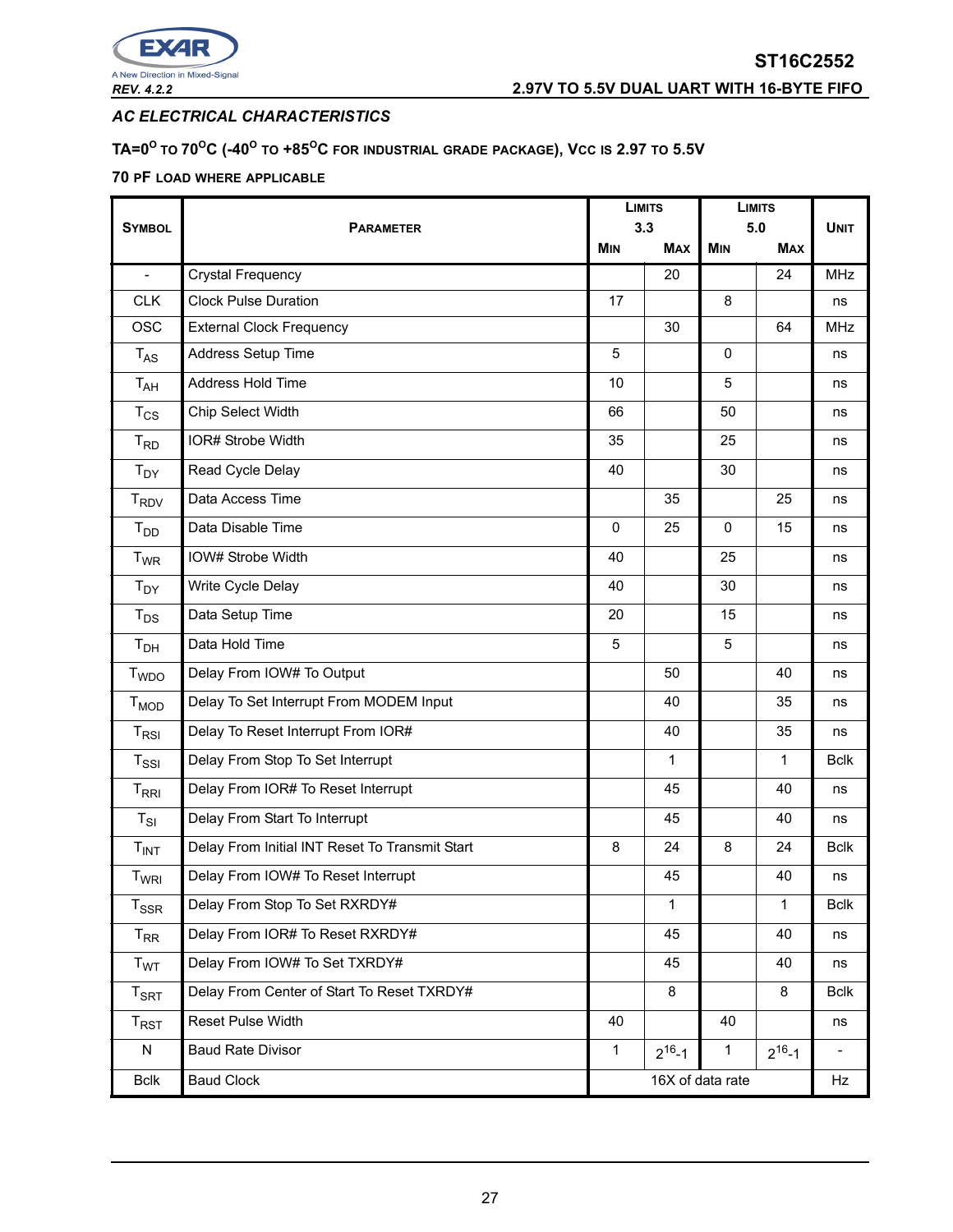# **ST16C2552 2.97V TO 5.5V DUAL UART WITH 16-BYTE FIFO** *REV. 4.2.2*



#### **FIGURE 12. CLOCK TIMING**





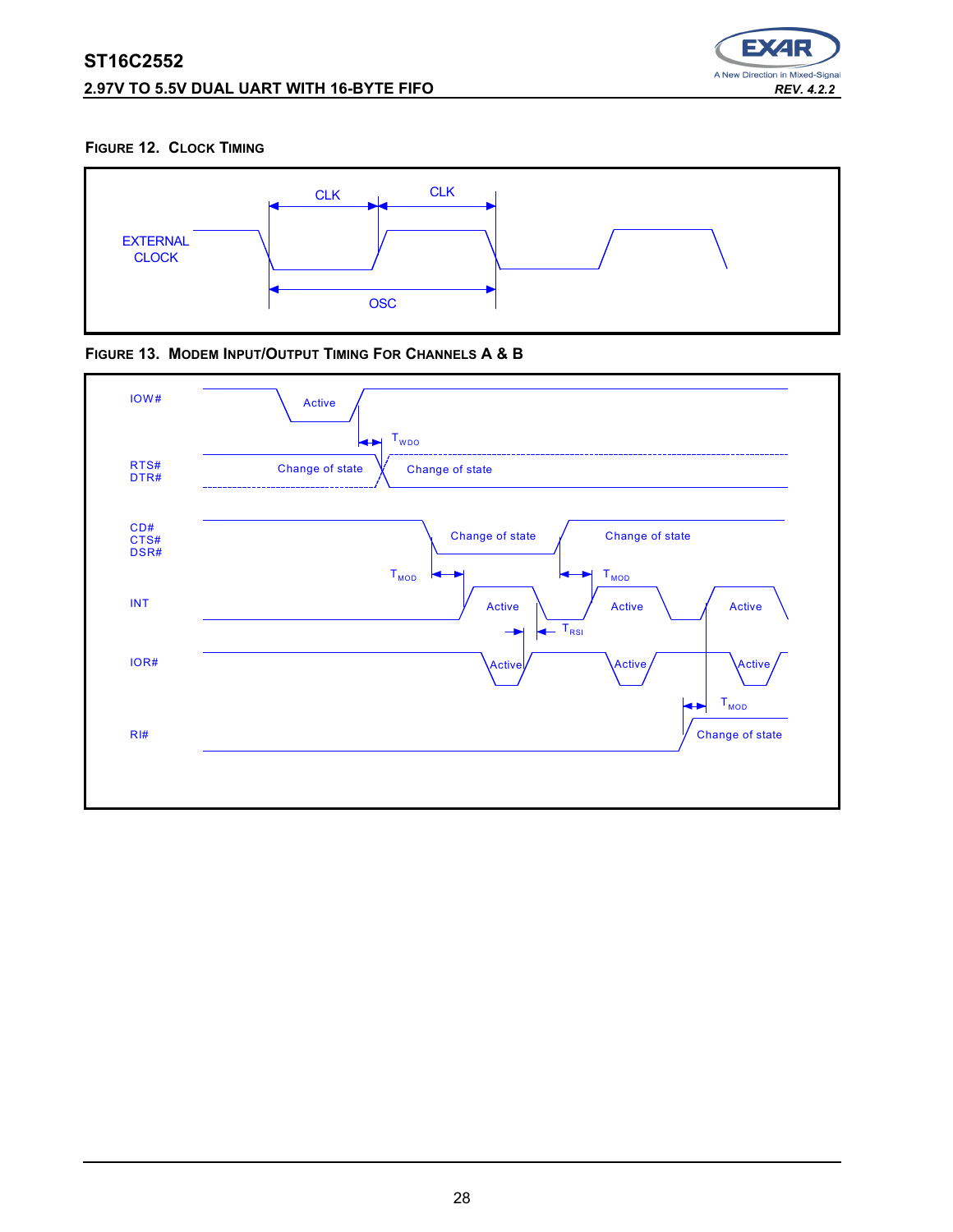

# *REV. 4.2.2* **2.97V TO 5.5V DUAL UART WITH 16-BYTE FIFO**

#### <span id="page-28-0"></span>**FIGURE 14. DATA BUS READ TIMING**



<span id="page-28-1"></span>

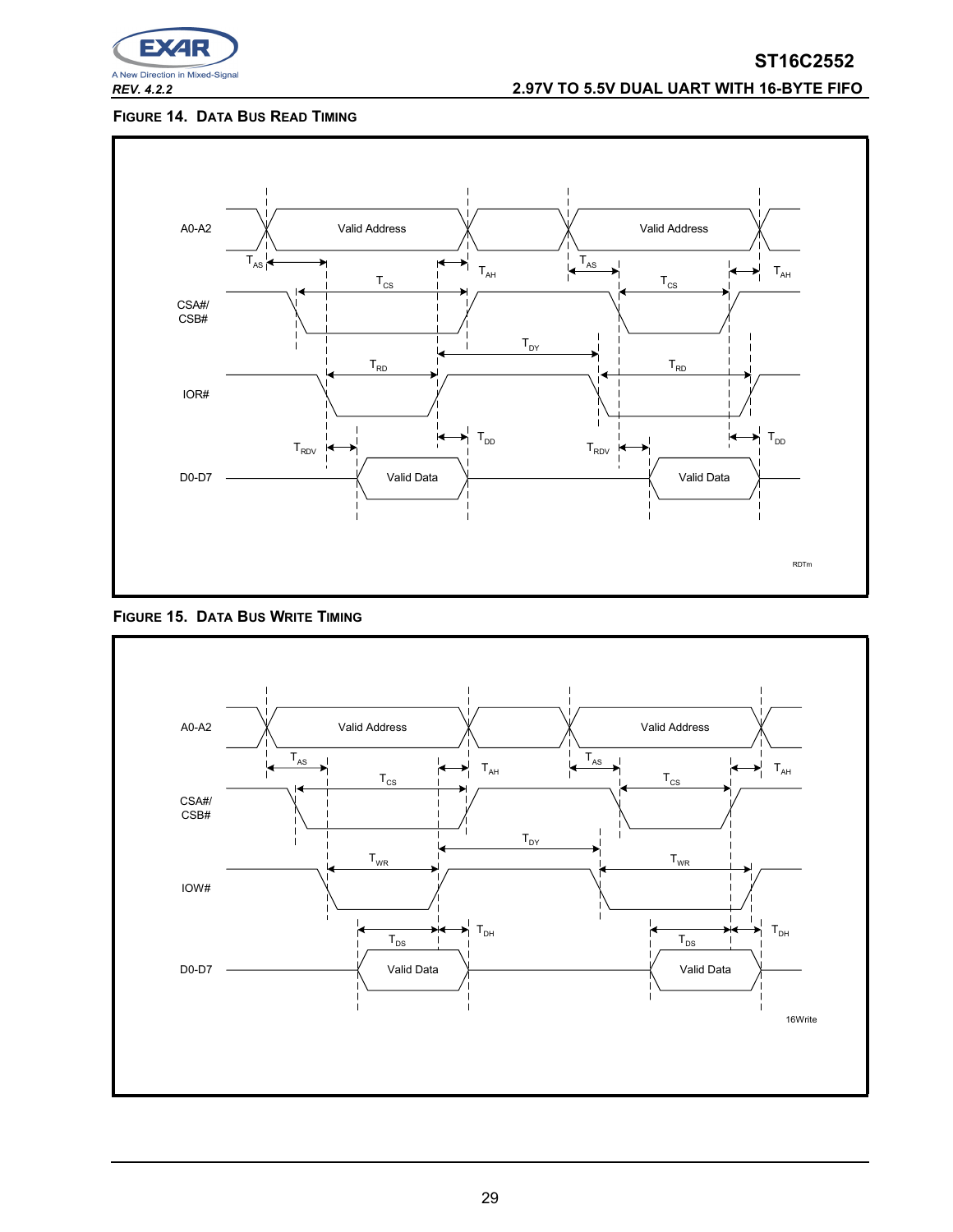

# **2.97V TO 5.5V DUAL UART WITH 16-BYTE FIFO** *REV. 4.2.2*

#### <span id="page-29-0"></span>**FIGURE 16. RECEIVE READY AND INTERRUPT TIMING [NON-FIFO MODE] FOR CHANNELS A & B**



**FIGURE 17. TRANSMIT READY & INTERRUPT TIMING [NON-FIFO MODE] FOR CHANNELS A & B**

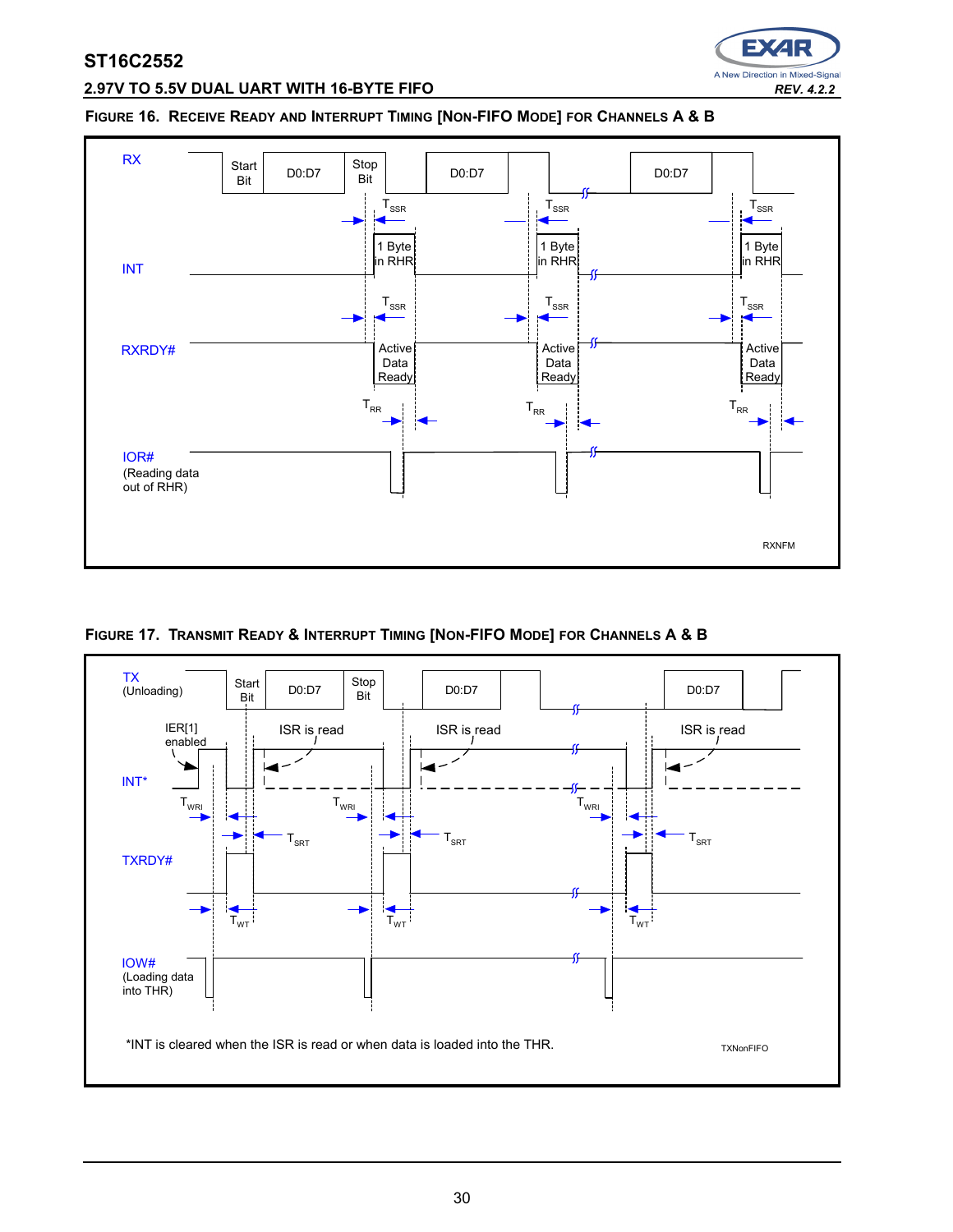





**FIGURE 19. RECEIVE READY & INTERRUPT TIMING [FIFO MODE, DMA ENABLED] FOR CHANNELS A & B**

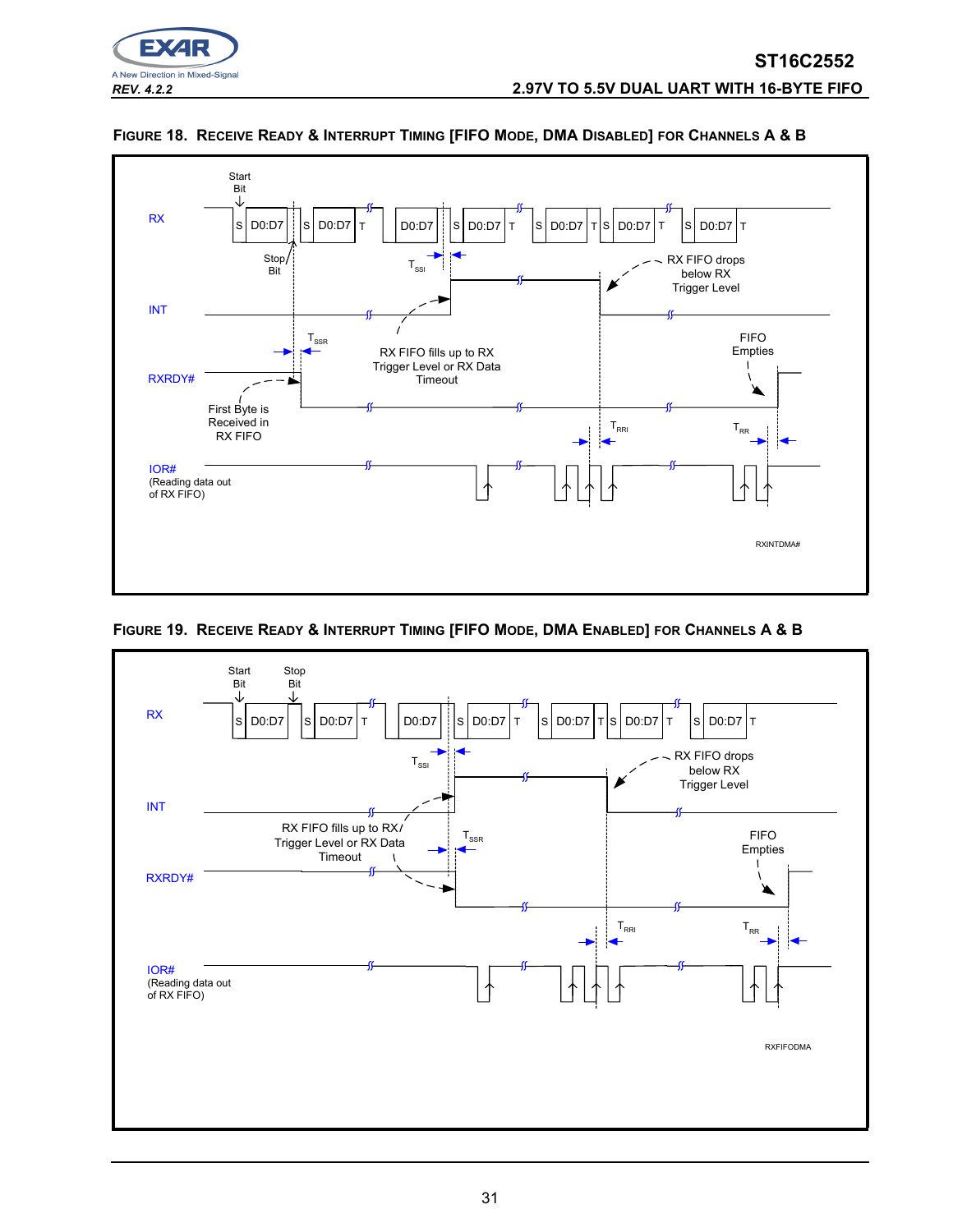



#### **FIGURE 20. TRANSMIT READY & INTERRUPT TIMING [FIFO MODE, DMA MODE DISABLED] FOR CHANNELS A & B**

# <span id="page-31-0"></span>**FIGURE 21. TRANSMIT READY & INTERRUPT TIMING [FIFO MODE, DMA MODE ENABLED] FOR CHANNELS A & B**

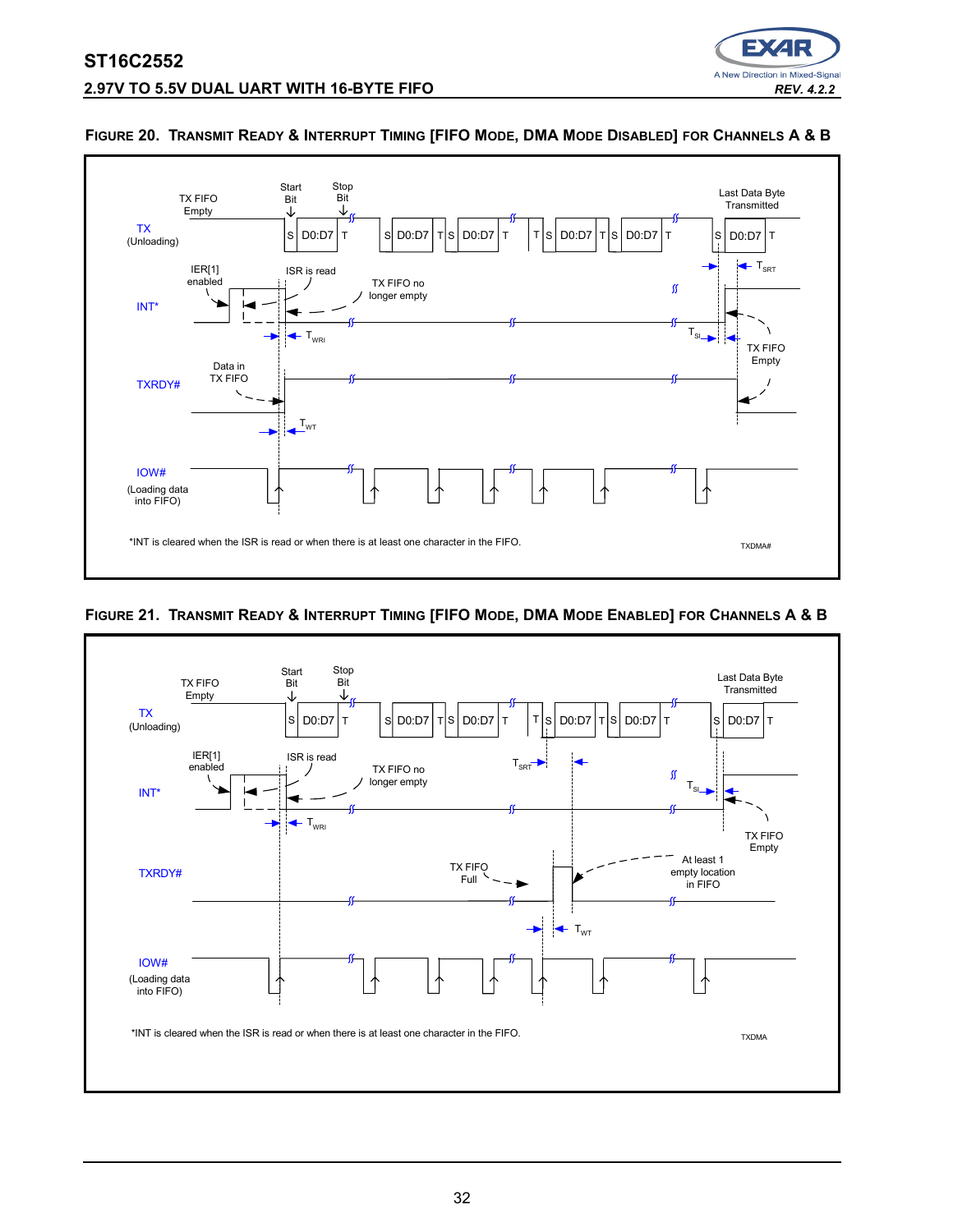

# **PACKAGE DIMENSIONS (44 PIN PLCC)**



*Note: The control dimension is the millimeter column*

|                |            | <b>INCHES</b> | <b>MILLIMETERS</b> |            |  |
|----------------|------------|---------------|--------------------|------------|--|
| <b>SYMBOL</b>  | <b>MIN</b> | <b>MAX</b>    | <b>MIN</b>         | <b>MAX</b> |  |
| A              | 0.165      | 0.180         | 4.19               | 4.57       |  |
| A <sub>1</sub> | 0.090      | 0.120         | 2.29               | 3.05       |  |
| A2             | 0.020      |               | 0.51               |            |  |
| B              | 0.013      | 0.021         | 0.33               | 0.53       |  |
| $B_1$          | 0.026      | 0.032         | 0.66               | 0.81       |  |
| C              | 0.008      | 0.013         | 0.19               | 0.32       |  |
| D              | 0.685      | 0.695         | 17.40              | 17.65      |  |
| D <sub>1</sub> | 0.650      | 0.656         | 16.51              | 16.66      |  |
| $D_2$          | 0.590      | 0.630         | 14.99              | 16.00      |  |
| $D_3$          | 0.500 typ. |               | 12.70 typ.         |            |  |
| e              | 0.050 BSC  |               | 1.27 BSC           |            |  |
| $H_1$          | 0.042      | 0.056         | 1.07<br>1.42       |            |  |
| H <sub>2</sub> | 0.042      | 0.048         | 1.22<br>1.07       |            |  |
| R              | 0.025      | 0.045         | 0.64               | 1.14       |  |